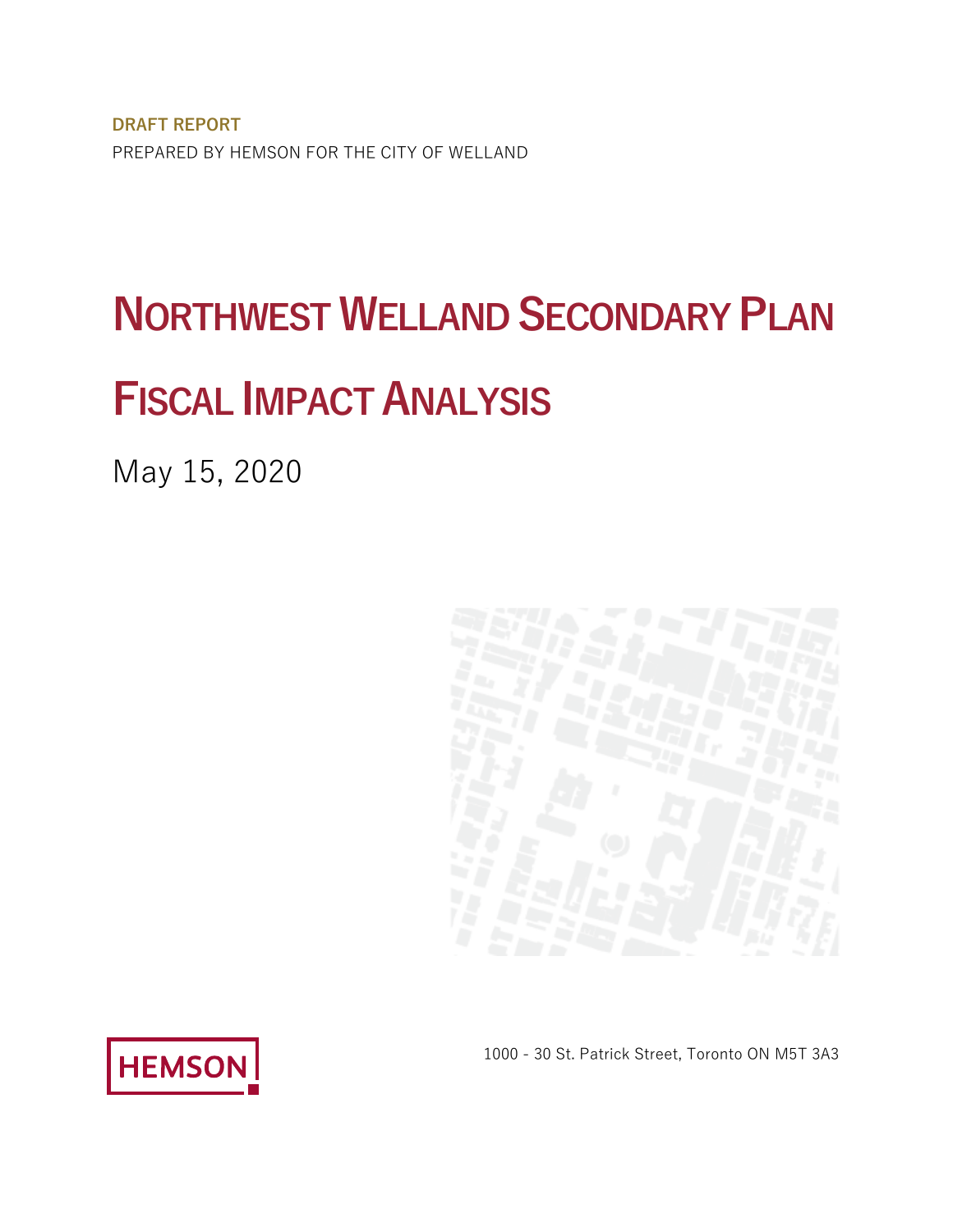### **CONTENTS**

| 1.             | <b>INTRODUCTION AND BACKGROUND</b> | 1              |
|----------------|------------------------------------|----------------|
| 2.             | <b>CAPITAL COST ANALYSIS</b>       | 3              |
| A.             | Developer Funded Capital           | 4              |
| В.             | <b>DC-Funded Capital</b>           | 5              |
| C.             | City-Funded Capital                | $\overline{7}$ |
| 3 <sub>1</sub> | <b>OPERATING ANALYSIS</b>          | 8              |
| 4.             | <b>REVENUE ANALYSIS</b>            | 11             |
| 5.             | <b>SUMMARY</b>                     | 13             |
|                | <b>APPENDIX</b>                    | 14             |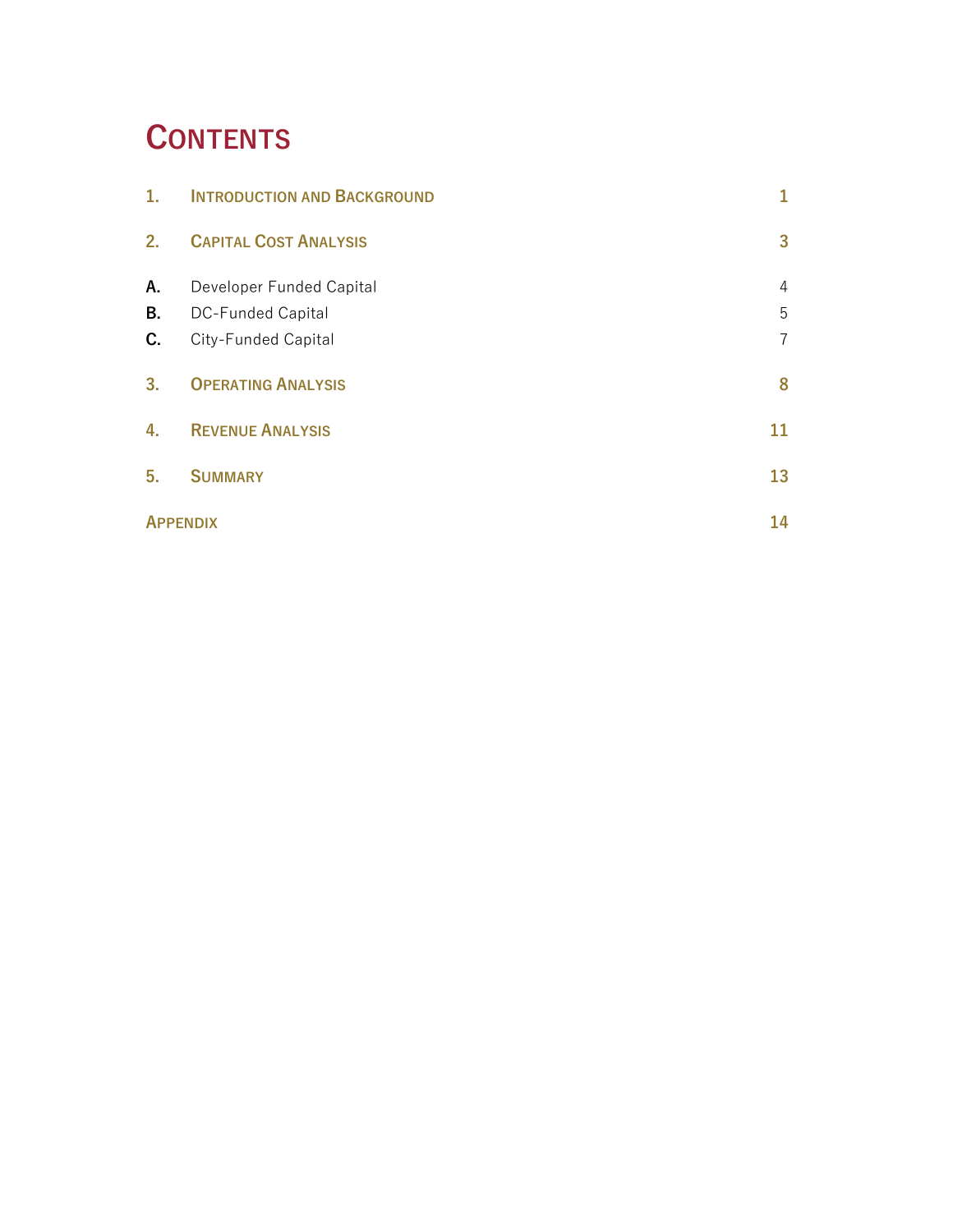## **1. INTRODUCTION AND BACKGROUND**

 Planning & Design Inc. for the City of Welland, Hemson has been retained to undertake a As part of the Northwest Welland Secondary Plan (NWSP) being undertaken by SGL fiscal impact analysis. This report provides a summary of Hemson's evaluation of the capital costs, operating costs, and revenue sources associated with the Preferred Land Use Plan.

The Preferred Land Use Plan developed by SGL anticipates 1,820 residential units and 136 jobs at build-out of the Secondary Plan area. The plan is supported by Associated Engineering's Transportation Assessment Preferred Plan and Municipal Servicing Conceptual Design Report for the area.

 people across the Low Density, Medium Density, and Mixed Use land use designations. Development Charges Background Study for single detached and semi-detached units, As shown in Table 1, the residential units are anticipated to accommodate nearly 4,400 This population forecast is based on the occupancy rates specified within the City's 2019 rows and multiples, and apartments with two or more bedrooms, respectively. The Mixed Use designation is anticipated to accommodate nearly 4,800 square metres of nonresidential floor space based on an assumption of 35 square metres of floor space per worker.

| <b>Land Use</b>                      | <b>Gross</b><br>Area (ha) | <b>Residential</b><br><b>Units</b> | Population $1$ | <b>Jobs</b> | People $+$<br>Jobs | Non-Res.<br><b>Floor Space</b><br>$(sq.m.)^2$ |
|--------------------------------------|---------------------------|------------------------------------|----------------|-------------|--------------------|-----------------------------------------------|
| <b>Low Density</b><br>Residential    | 83.37                     | 1.220                              | 3,038          | 0           | 3.037              | N/A                                           |
| <b>Medium Density</b><br>Residential | 13.57                     | 451                                | 1.010          | $\Omega$    | 1.011              | N/A                                           |
| <b>Mixed Use</b>                     | 3.20                      | 149                                | 316            | 136         | 452                | 4.754                                         |
| Total                                |                           | 1,820                              | 4,364          | 136         | 6,568              | 4,754                                         |

### **Table 1. Summary of Preferred Land Use Plan**

1 Population per unit as per City's 2019 DC study.

 $^{2}$ Based on Hemson assumption of 35m $^{2}$  per worker.

 cost and timing of projects, as well as the timing of development. For the purposes of residential development and supporting infrastructure. It is noted that all values in this Results of the analysis are high-level in nature and are designed to show the potential fiscal impact of new development. The actual impact is influenced by many factors including the Hemson's analysis, a 10-year build-out period is assumed for all residential and nonreport are provided in 2020 dollars.

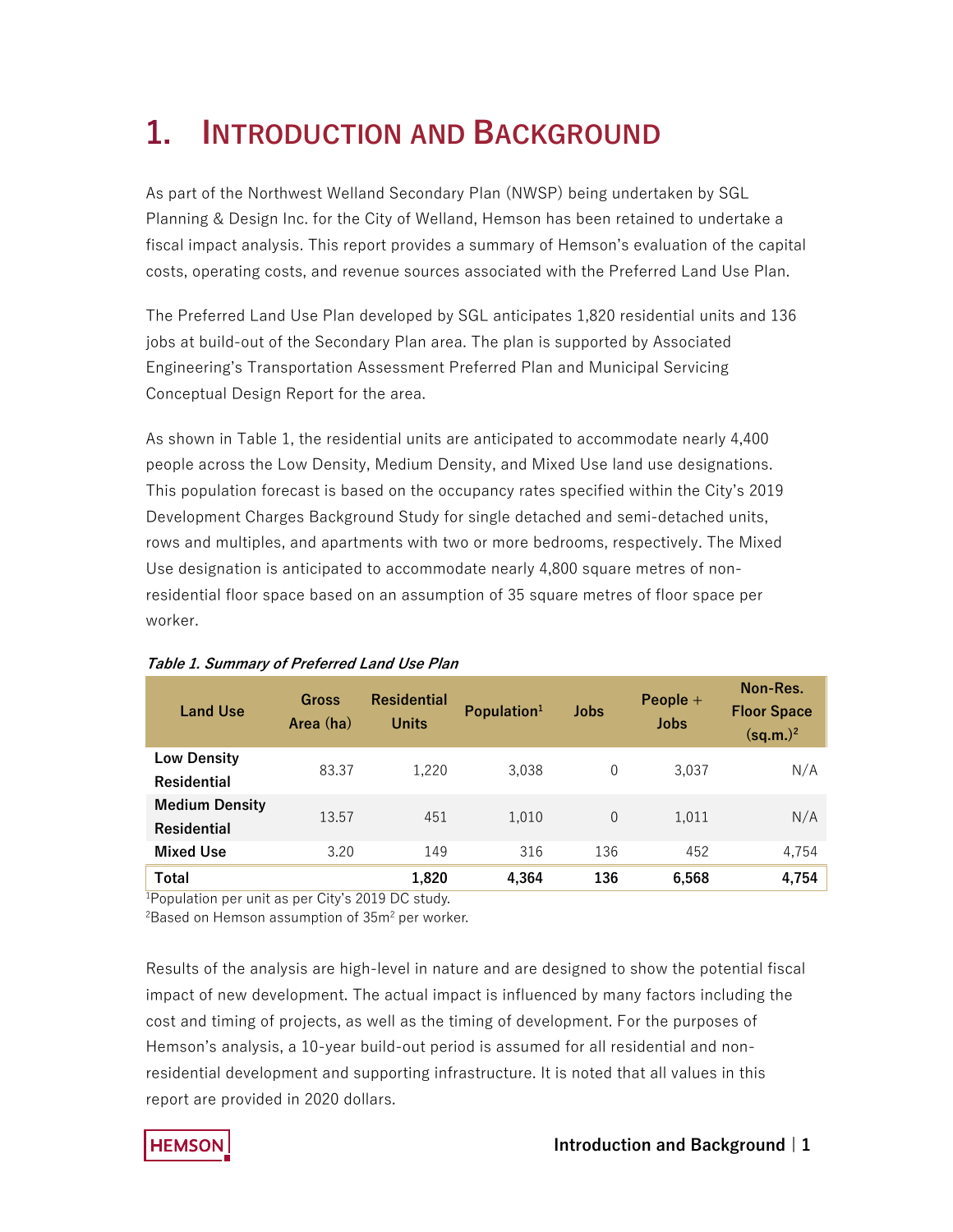This report is organized as follows:

 **Section 2** provides the analysis of the capital costs associated with the anticipated lifecycle costs associated with this new infrastructure; servicing needs to build-out of the NWSP Preferred Land Use Plan. Developerfunded, DC-funded, and City-funded costs are examined, as well as the long-term

 **Section 3** examines the additional annual operating costs that may arise as a result of the new infrastructure, as well as population and employment growth in the NWSP area;

 potential of the NWSP Preferred Land Use Plan, and compares this potential **Section 4** provides a forecast of the assessment and City property tax revenue against the City-wide average; and

**Section 5** summarizes the long-term annual tax-supported costs and revenues associated with the NWSP, and provides final commentary on the results of the fiscal impact analysis.

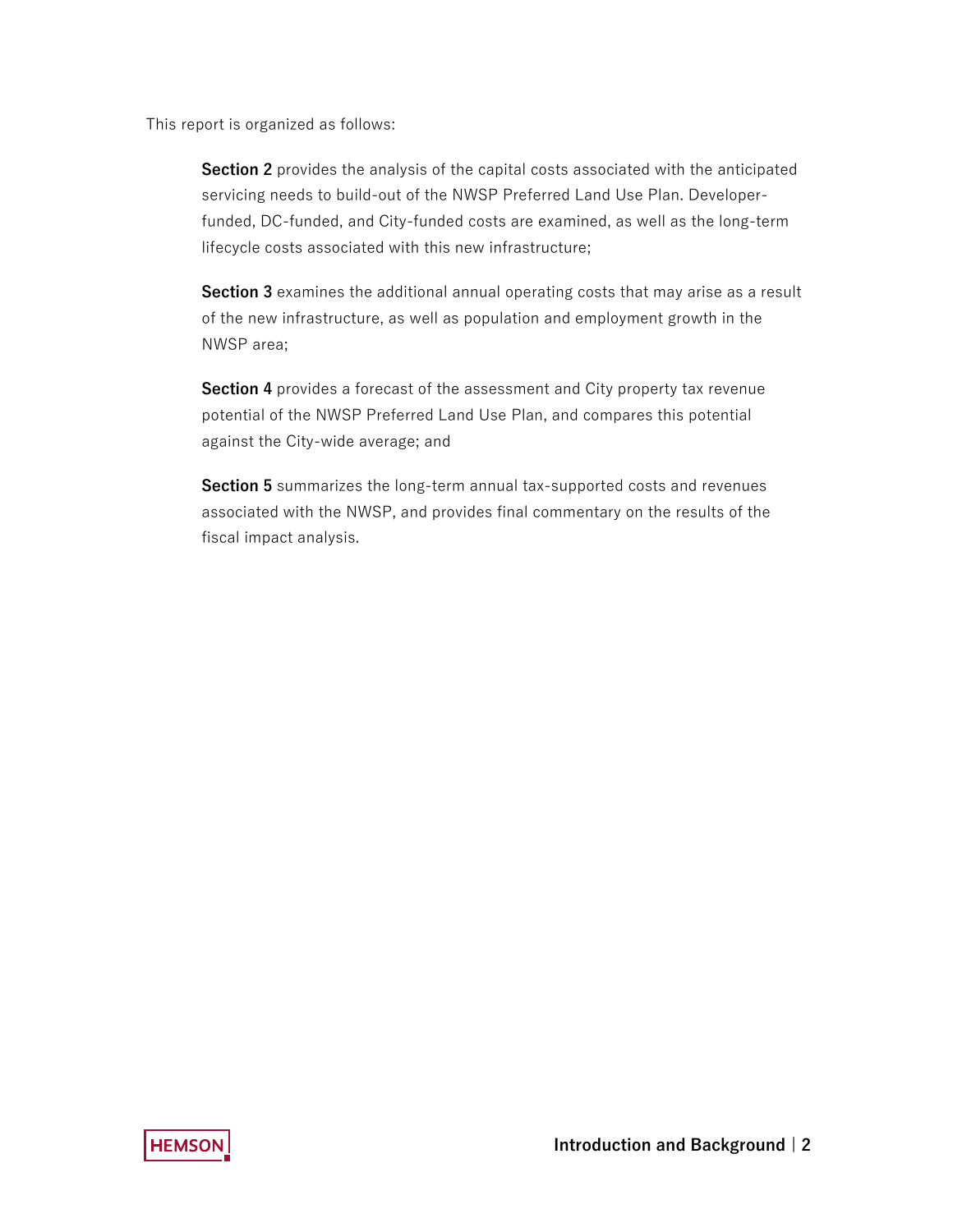## **2. CAPITAL COST ANALYSIS**

The fiscal impact analysis examined growth-related capital costs to be funded through direct developer contributions and development charges (DCs), as well as any non-growth shares of projects to be funded by the City. The potential long-term lifecycle costs to the City associated with the new infrastructure was examined.

 estimated based on the existing service level, unit cost, and capital cost information Anticipated capital costs by service area are summarized in Table 2, and total \$62.5 million over the 10-year planning period. The majority of the engineered services costs (Roads and Related, Water, Sanitary Sewer, Storm Sewer) were provided by the NWSP engineering consultant, Associated Engineering Ltd. Other capital costs were provided by SGL or available within the City's 2019 DC Background Study. A detailed listing of these capital costs is provided within the Appendix.

|                          |                   | <b>Average Annual</b> |                                        |
|--------------------------|-------------------|-----------------------|----------------------------------------|
| <b>Asset Type</b>        | <b>Gross Cost</b> | Cost Over 10-         | <b>Source</b>                          |
|                          |                   | <b>Year Build-Out</b> |                                        |
|                          |                   |                       | <b>NWSP Transportation Plan;</b>       |
| <b>Roads and Related</b> | \$20,175,313      | \$2,017,531           | Hemson estimates based on              |
|                          |                   |                       | current service levels                 |
| Water                    | \$10,345,750      | \$1,034,575           | <b>NWSP Municipal Servicing Report</b> |
| <b>Sanitary Sewer</b>    | \$13,249,500      | \$1,324,950           | <b>NWSP Municipal Servicing Report</b> |
| <b>Storm Sewer</b>       | \$11,623,500      | \$1,162,350           | <b>NWSP Municipal Servicing Report</b> |
| Parks and                |                   |                       | <b>NWSP Preferred Land Use Plan;</b>   |
| Recreation               | \$5,223,599       | \$522,360             | Hemson estimates based on DC           |
|                          |                   |                       | study capital programs                 |
| Library                  |                   | \$38,647              | Hemson estimates based on DC           |
|                          | \$386,469         |                       | study capital programs                 |
| Fire                     | \$1,056,316       | \$105,632             | Hemson estimates based on DC           |
|                          |                   |                       | study service levels                   |
| <b>Public Works</b>      | \$426,971         | \$42,697              | Hemson estimates based on DC           |
|                          |                   |                       | study capital programs                 |
| Total                    | \$62,487,418      | \$6,248,742           |                                        |

#### **Table 2. Capital Cost Summary**

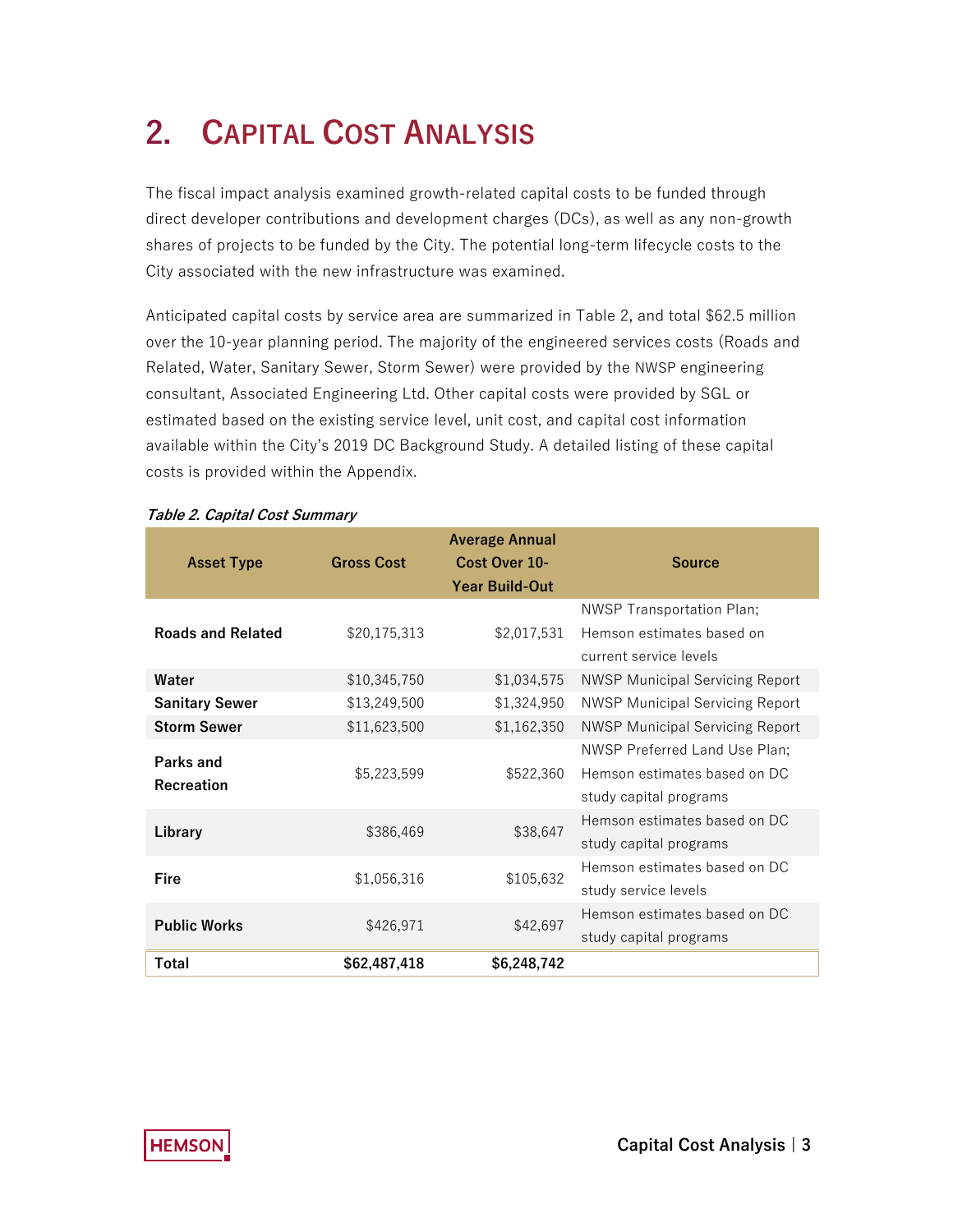### **A. DEVELOPER FUNDED CAPITAL**

 sanitary, and storm sewer infrastructure that is typically internal to a development. For the infrastructure along local roads are considered to be local services capital; infrastructure along collector roads is considered to be external to future individual developments and section 42 of the *Planning Act* is considered to be local services capital. The Appendix This analysis estimates the amount of additional funding for replacement capital required as a result of the emplacement of local services capital by developers. Local services capital typically includes local roads, streetlights, and sidewalks, as well as any water, purposes of this analysis, any watermains, sanitary sewers, storm sewers and associated eligible for funding through DCs. In addition, parkland provided by developers through details the capital costs that are assumed to be local services capital in this analysis.

To estimate the City's incremental increase in capital replacement contributions, useful life assumptions from the City's Tangible Capital Asset policy were applied. These useful life assumptions are detailed in the Appendix.

This information was used to estimate an annual replacement contribution that would be required by the end of the 10-year planning period. As shown in Table 3, the anticipated replacement costs are estimated at approximately \$788,000 per year, which translates to \$175 per capita and employment when allocated across the NWSP development forecast.

| <b>Asset Type</b>           | <b>Replacement</b><br><b>Cost</b> | <b>Useful Life</b> | Annual<br><b>Provision</b> | Per Capita +<br><b>Employment</b> |
|-----------------------------|-----------------------------------|--------------------|----------------------------|-----------------------------------|
| <b>Roads and Related</b>    | \$11,058,932                      | $20-75$ years      | \$306,032                  | \$68.01                           |
| Water                       | \$8,797,659                       | $50-80$ years      | \$123,655                  | \$27.48                           |
| <b>Sanitary Sewer</b>       | \$12,484,062                      | 80 years           | \$123,876                  | \$27.53                           |
| <b>Storm Sewer</b>          | \$5,765,346                       | 80 years           | \$57,208                   | \$12.71                           |
| <b>Parks and Recreation</b> | \$3,162,500                       | $10-50$ years      | \$177,264                  | \$39.39                           |
| Library                     | \$0                               | N/A                | \$0                        | \$0.00                            |
| Fire                        | \$0                               | N/A                | \$0                        | \$0.00                            |
| <b>Public Works</b>         | \$0                               | N/A                | \$0                        | \$0.00                            |
| Total                       | \$41,268,499                      |                    | \$788,036                  | \$175                             |

**Table 3. Summary of Replacement Costs and Annual Tax-Supported Replacement Contribution for Local Services Capital** 

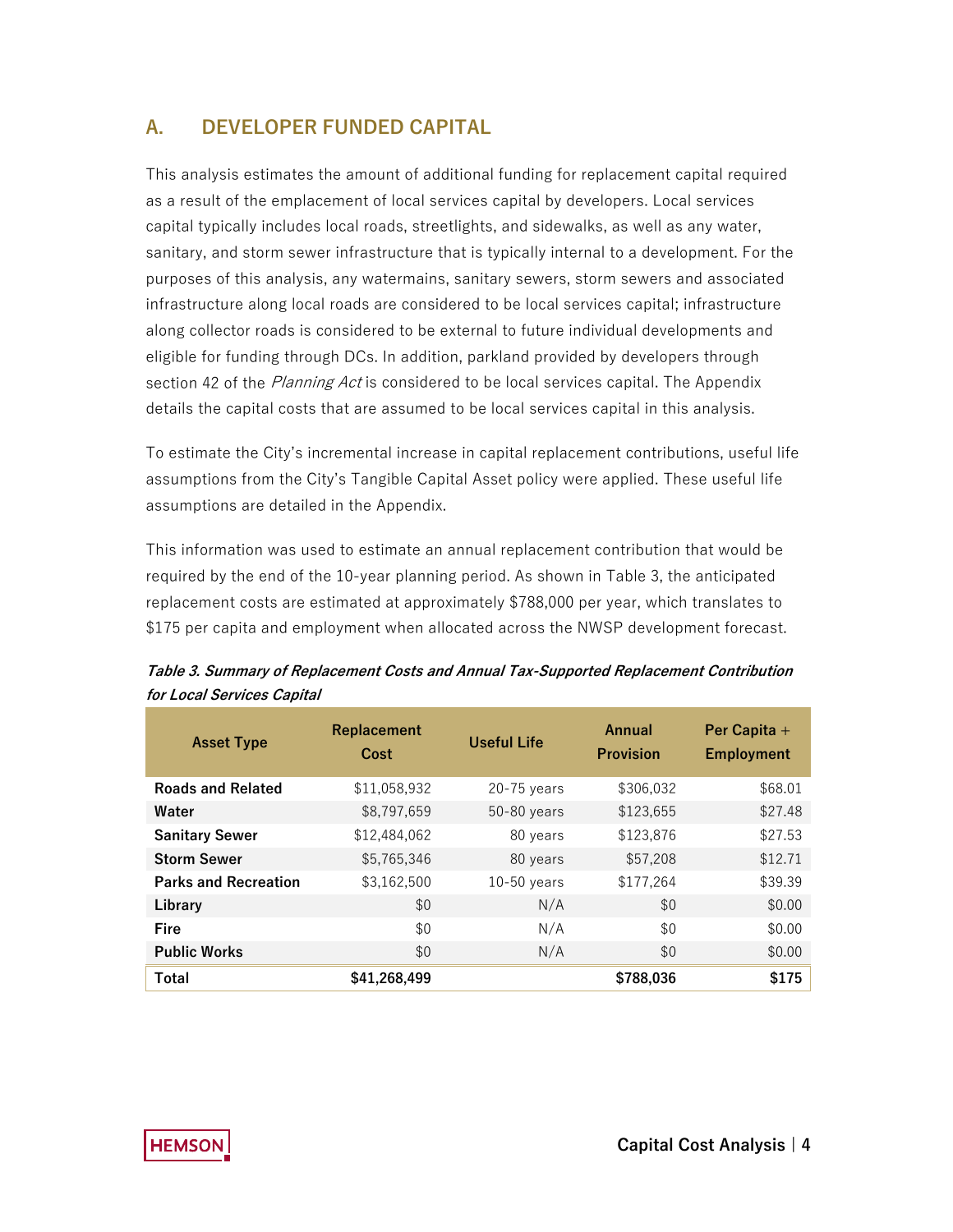### **B. DC-FUNDED CAPITAL**

For the purposes of this analysis, DC-eligible capital costs include collector roads and related infrastructure as well as the associated water, sanitary, and storm sewer infrastructure, less any replacement shares of the projects. DC-eligible soft services capital costs have also been estimated in accordance with the City's most recent DC Background Study. Further details are included within the Appendix.

### **i. DC-Eligible Costs and Projected DC Revenues**

 associated with the NWSP study area under the City's current (2020) DC rates. Overall, a Table 4 compares the total anticipated DC-eligible costs with anticipated revenues DC revenue shortfall of approximately \$6.2 million is anticipated over the 10-year planning period under the current DC by-law.

 infrastructure and, to a lesser extent, Roads and Related infrastructure. In part, this may be municipalities are granted some flexibility in the determination of local services. This shortfall is primarily associated with the engineered services; particularly Storm Sewer due to the classification of local vs. DC-eligible services in this analysis; it is noted that

To address the discrepancy, the City may consider several options:

- Fund a greater proportion of the Storm Sewer capital costs through direct developer contributions or developer cost sharing arrangements;
- Ensure the remaining DC-eligible capital costs are reflected within the City's next DC Background Study; and/or
- Consider introducing area-specific DCs for the NWSP area, if appropriate.

 The development-related infrastructure needs for Parks and Recreation, Library, and Public Works services are based on the capital program costs per capita and employment within the 2019 DC Background Study. For Parks and Recreation and Library, costs were grossed up for the 10% statutory discount, which was recently removed through an amendment to the *Development Charges Act*. It is noted that the City's current DC rates for these services are well below the 10-year historical service level and that development of the NWSP area may necessitate additional park, recreation, library, and public works infrastructure to meet the needs of development; these potential additional costs could be recovered through an increase in DC rates for these services.

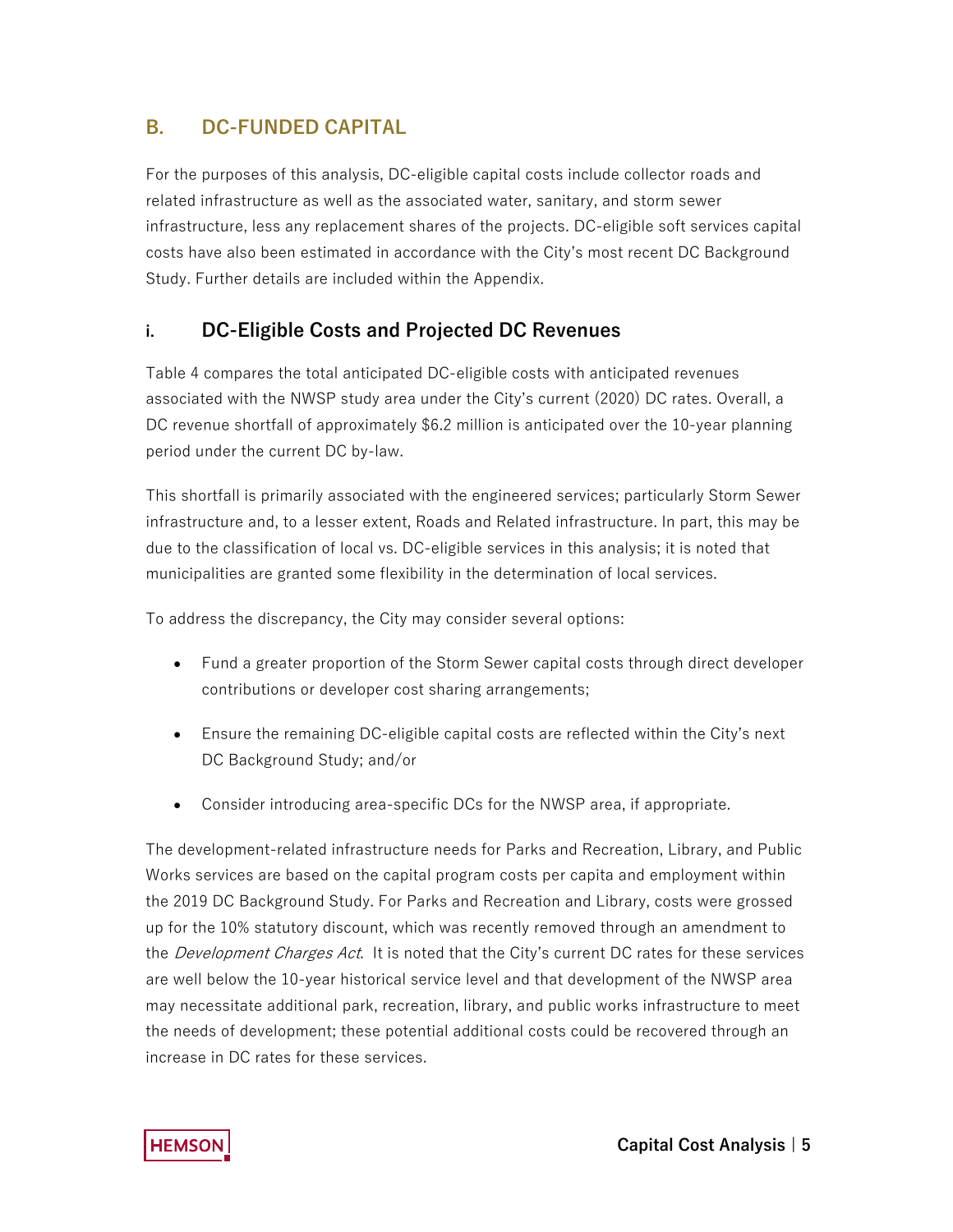| <b>Asset Type</b>           | <b>Total Cost</b> | <b>DC Revenues Under</b><br><b>Current Rates</b> | <b>Difference</b> |  |
|-----------------------------|-------------------|--------------------------------------------------|-------------------|--|
| <b>Roads and Related</b>    | \$7,871,257       | \$7,139,265                                      | (\$731,992)       |  |
| Water                       | \$1,548,091       | \$1,293,251                                      | (\$254,840)       |  |
| <b>Sanitary Sewer</b>       | \$765,438         | \$1,043,169                                      | \$277,731         |  |
| <b>Storm Sewer</b>          | \$5,858,154       | \$537,860                                        | (\$5,320,294)     |  |
| <b>Parks and Recreation</b> | \$2,061,099       | \$1,873,212                                      | (\$187,887)       |  |
| Library                     | \$386,469         | \$251,147                                        | (\$135,322)       |  |
| Fire                        | \$1,056,316       | \$1,177,453                                      | \$121,137         |  |
| <b>Public Works</b>         | \$426,971         | \$474,419                                        | \$47,448          |  |
| Total                       | \$19,973,795      | \$13,789,777                                     | $(\$6,184,019)$   |  |

#### **Table 4. DC-Eligible Costs and Revenues under Current (2020) DC Rates**

### **ii. Lifecycle Costs**

 Once again, useful life assumptions from the City's Tangible Capital Asset policy were used to estimate the City's long-term incremental increase in capital replacement contributions associated with the new DC-funded infrastructure. As shown in Table 5, at build-out these replacement costs are estimated at approximately \$504,000 per year, which translates to \$112 per capita and employment when allocated across the NWSP development forecast.

**Table 5. Summary of Replacement Costs and Annual Tax-Supported Replacement Contribution for DC-Funded Capital** 

| <b>Asset Type</b>           | Replacement<br>Cost | <b>Useful Life</b> | Annual<br><b>Provision</b> | Per Capita +<br><b>Employment</b> |
|-----------------------------|---------------------|--------------------|----------------------------|-----------------------------------|
| <b>Roads and Related</b>    | \$7,871,257         | $20-50$ years      | \$214,287                  | \$47.62                           |
| Water                       | \$1,548,091         | $50-80$ years      | \$15,837                   | \$3.52                            |
| <b>Sanitary Sewer</b>       | \$765,438           | 80 years           | \$7,595                    | \$1.69                            |
| <b>Storm Sewer</b>          | \$5,858,154         | 80 years           | \$58,129                   | \$12.92                           |
| <b>Parks and Recreation</b> | \$2,061,099         | $10-50$ years      | \$52,987                   | \$11.78                           |
| Library                     | \$386.469           | 7 years            | \$60,874                   | \$13.53                           |
| Fire                        | \$1,056,316         | $10-50$ years      | \$76,400                   | \$16.98                           |
| <b>Public Works</b>         | \$426,971           | $10-50$ years      | \$17,926                   | \$3.98                            |
| Total                       | \$19,973,795        |                    | \$504,035                  | \$112                             |

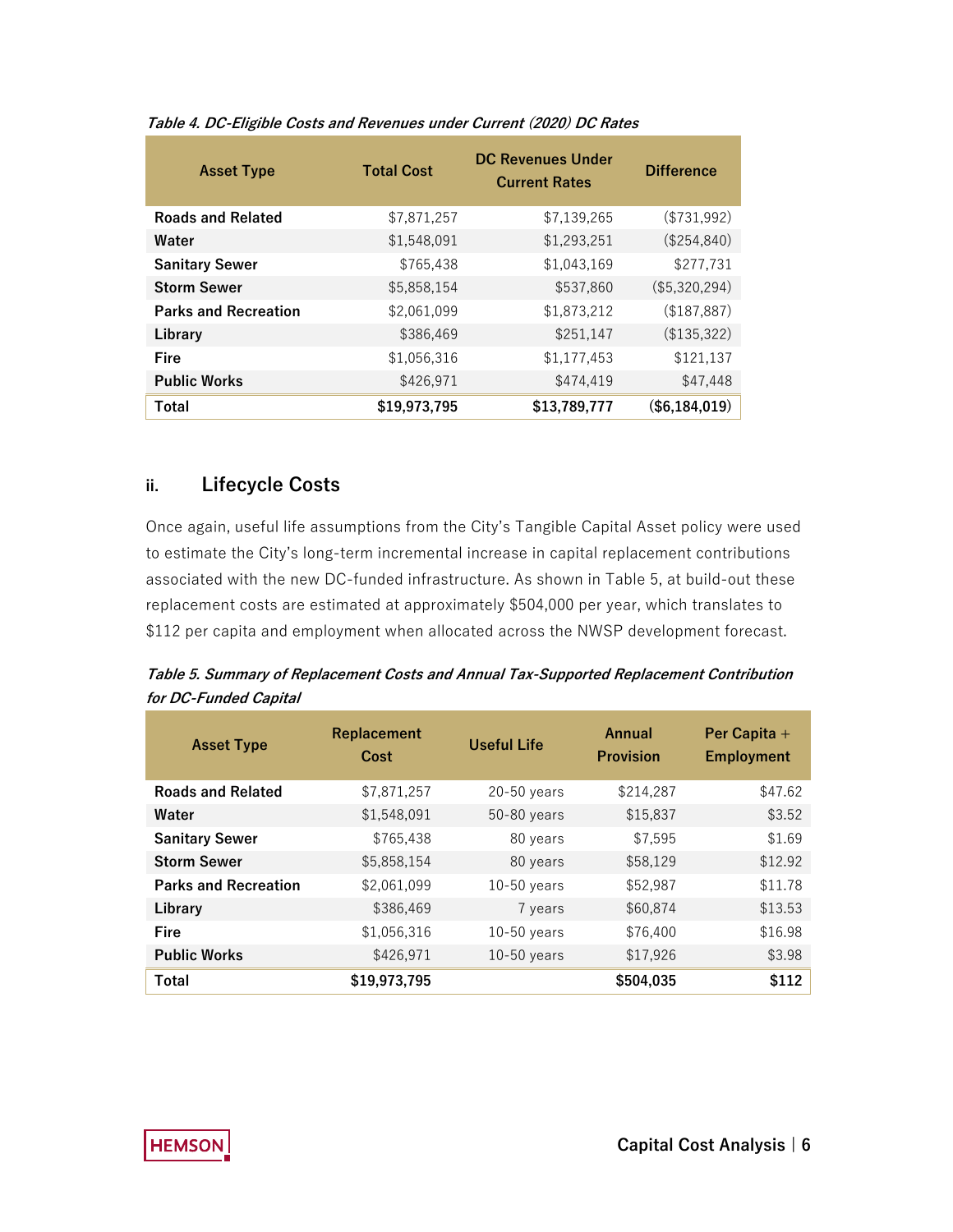### **C. CITY-FUNDED CAPITAL**

 includes identified replacement components of capital projects. A total of \$1.2 million in the road resurfacing costs that would have otherwise been incurred as part of the City's City-funded shares of capital costs were also considered as part of the analysis. This Roads and Related replacement costs has been estimated; this amount is related to the urbanization of existing roads (Quaker Road and Cataract Road) and is intended to capture regular asset management practices. No other DC discounts or ineligible costs have been identified at this time.

 As shown in Table 6, the average annual cost to the City of first-round capital is calculated employment. No additional lifecycle costs are associated with this share. at \$124,500 per year over the course of the 10-year planning period, or \$28 per capita and

| <b>Asset Type</b>        | <b>Total City-Funded</b><br><b>Capital Cost to</b><br><b>Build-Out</b> | <b>Average Annual</b><br><b>City Cost Over 10-</b><br><b>Year Build-Out</b> | Per Capita $+$<br>Employment |
|--------------------------|------------------------------------------------------------------------|-----------------------------------------------------------------------------|------------------------------|
| <b>Roads and Related</b> | \$1,245,123                                                            | \$124,512                                                                   | \$28                         |

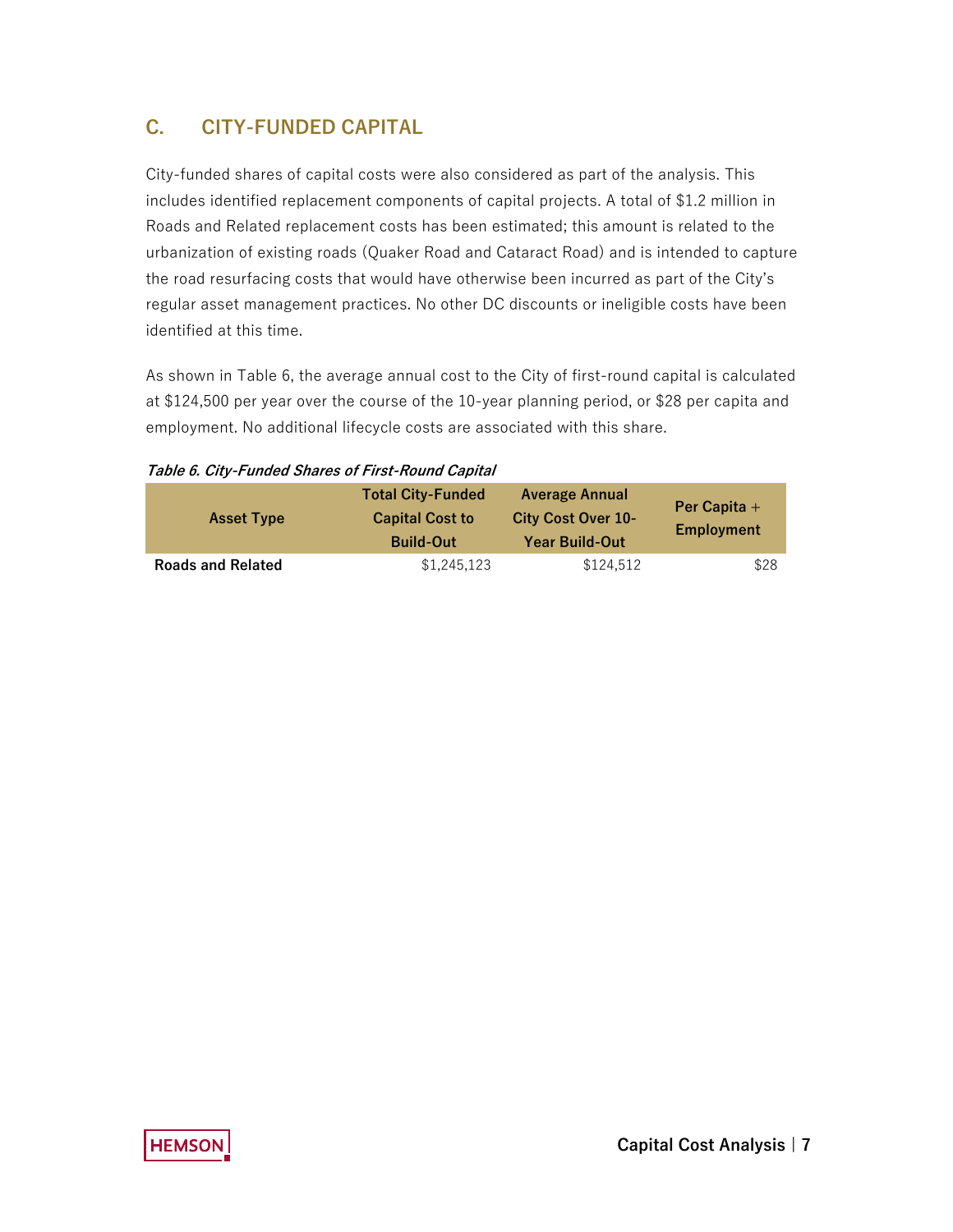## **3. OPERATING ANALYSIS**

 supported water and sewer services are excluded from this analysis. Tax-supported operating costs arising from the construction of new developer- and DCfunded capital, and the addition of households, people and jobs in the NWSP area, were estimated based on data from the City's Financial Information Return (FIR). Utility-

 development in the NWSP area. Cost drivers were applied to the FIR operating cost data. Table 7 summarizes the gross operating costs anticipated to be associated with Where appropriate, costs are driven by the planned infrastructure investments (e.g. Roads and Related, Parks), whereas many services are considered to be driven by population growth, population and employment growth, or household growth. For certain services such as Recreation, Libraries, General Government, and Planning and Development, incremental cost savings are common and a factor of 75% was applied accordingly. The total additional annual operating cost associated with development of the NWSP area is calculated at \$3.4 million.

 assumed that these revenues will remain consistent on a per-capita basis. Annual revenues Table 8 summarizes the anticipated non-tax revenues and resulting net operating costs. These non-tax revenues include grants, user fees, and service charges as per the FIR. It is associated with the NWSP population at build-out are calculated at \$629,200.

 The total net annual operating cost associated with the NWSP area is \$2.8 million. This translates to \$626 per capita and employee.

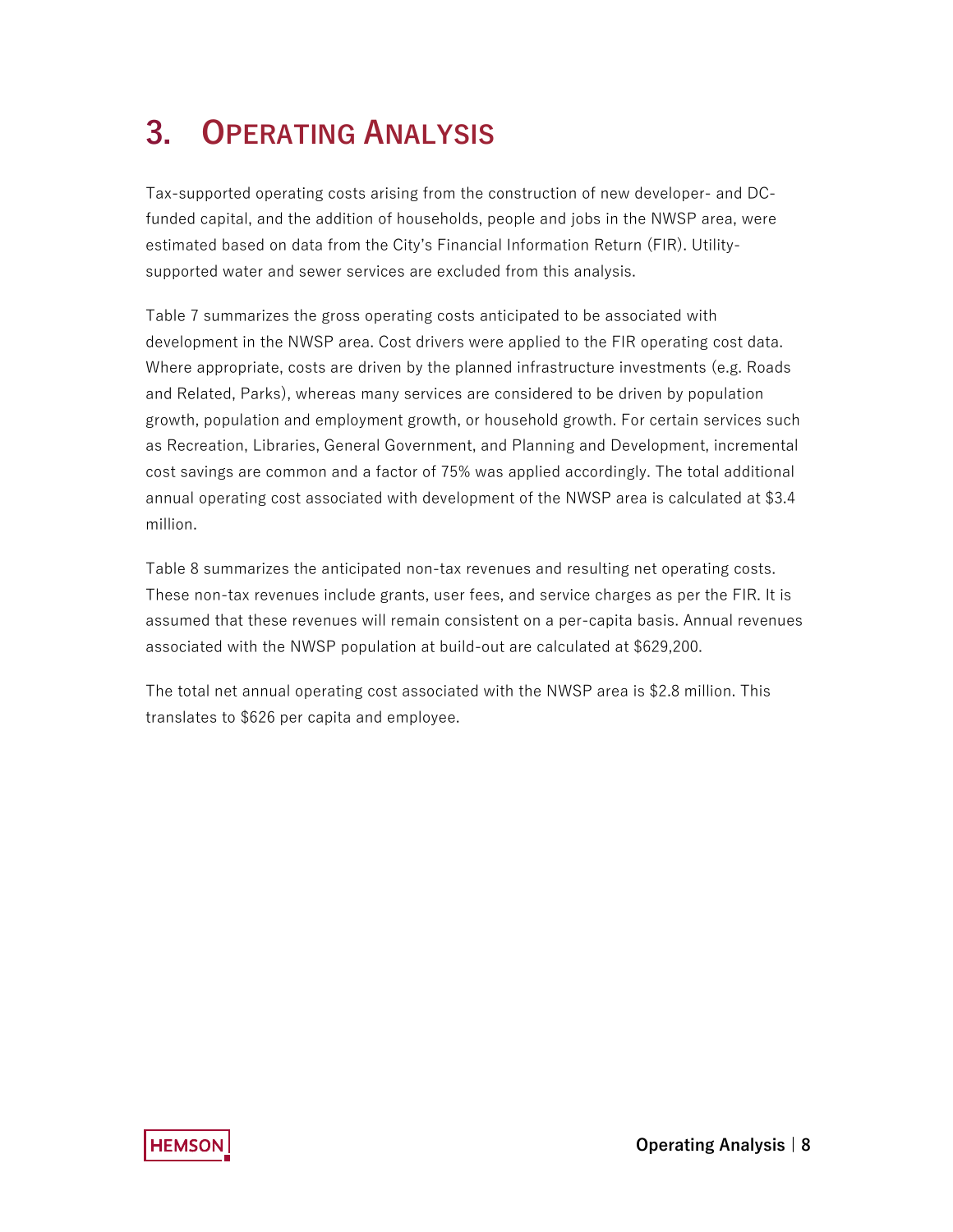| <b>Service</b>                                           | <b>Operating Cost</b><br><b>Driver</b> | <b>2018 FIR</b><br><b>Operating Cost</b><br>/ Unit | <b>NWSP</b><br>Quantity | <b>NWSP Total</b><br><b>Operating Cost</b> |  |
|----------------------------------------------------------|----------------------------------------|----------------------------------------------------|-------------------------|--------------------------------------------|--|
| <b>General Government</b>                                | Population +<br>Employment (75%)       | \$42.44                                            | 3,375                   | \$143,228                                  |  |
| <b>Fire</b>                                              | Households                             | \$456.09                                           | 1,820                   | \$830,080                                  |  |
| <b>Protective Inspection</b><br>and Control              | Population +<br>Employment             | \$8.71                                             | 4,500                   | \$39,213                                   |  |
| <b>Building Permit and</b><br><b>Inspection Services</b> | Households                             | \$39.67                                            | 1,820                   | \$72,193                                   |  |
| <b>Roads and Related</b>                                 | \$ Value of<br>Infrastructure          | \$0.02                                             | \$20,175,313            | \$401,247                                  |  |
| <b>Transit</b>                                           | <b>Transit Routes</b>                  | \$940,978.25                                       | $\mathbf{1}$            | \$940,978                                  |  |
| <b>Parking</b>                                           | Population +<br>Employment             | \$7.71                                             | 4,500                   | \$34,688                                   |  |
| <b>Public Health</b>                                     | Population (75%)                       | \$0.52                                             | 3,273                   | \$1,713                                    |  |
| <b>Cemeteries</b>                                        | Population (75%)                       | \$1.80                                             | 3,273                   | \$5,884                                    |  |
| <b>Social Services</b>                                   | Population (75%)                       | \$13.83                                            | 3,273                   | \$45,270                                   |  |
| <b>Parks</b>                                             | Hectares of<br>Parkland                | \$15,387.10                                        | 5.75                    | \$88,476                                   |  |
| Recreation                                               | Population (75%)                       | \$134.08                                           | 3,273                   | \$438,842                                  |  |
| <b>Libraries</b>                                         | Population (75%)                       | \$68.63                                            | 3,273                   | \$224,621                                  |  |
| <b>Museums &amp; Cultural</b><br><b>Services</b>         | Population (75%)                       | \$19.98                                            | 3,273                   | \$65,385                                   |  |
| <b>Planning and</b>                                      | Population +                           | \$33.29                                            | 3,375                   | \$112,337                                  |  |
| Development                                              | Employment (75%)                       |                                                    |                         |                                            |  |
| Total                                                    |                                        |                                                    |                         | \$3,444,155                                |  |

**Table 7. Anticipated Additional Operating Costs Based on 2018 Financial Information Return** 

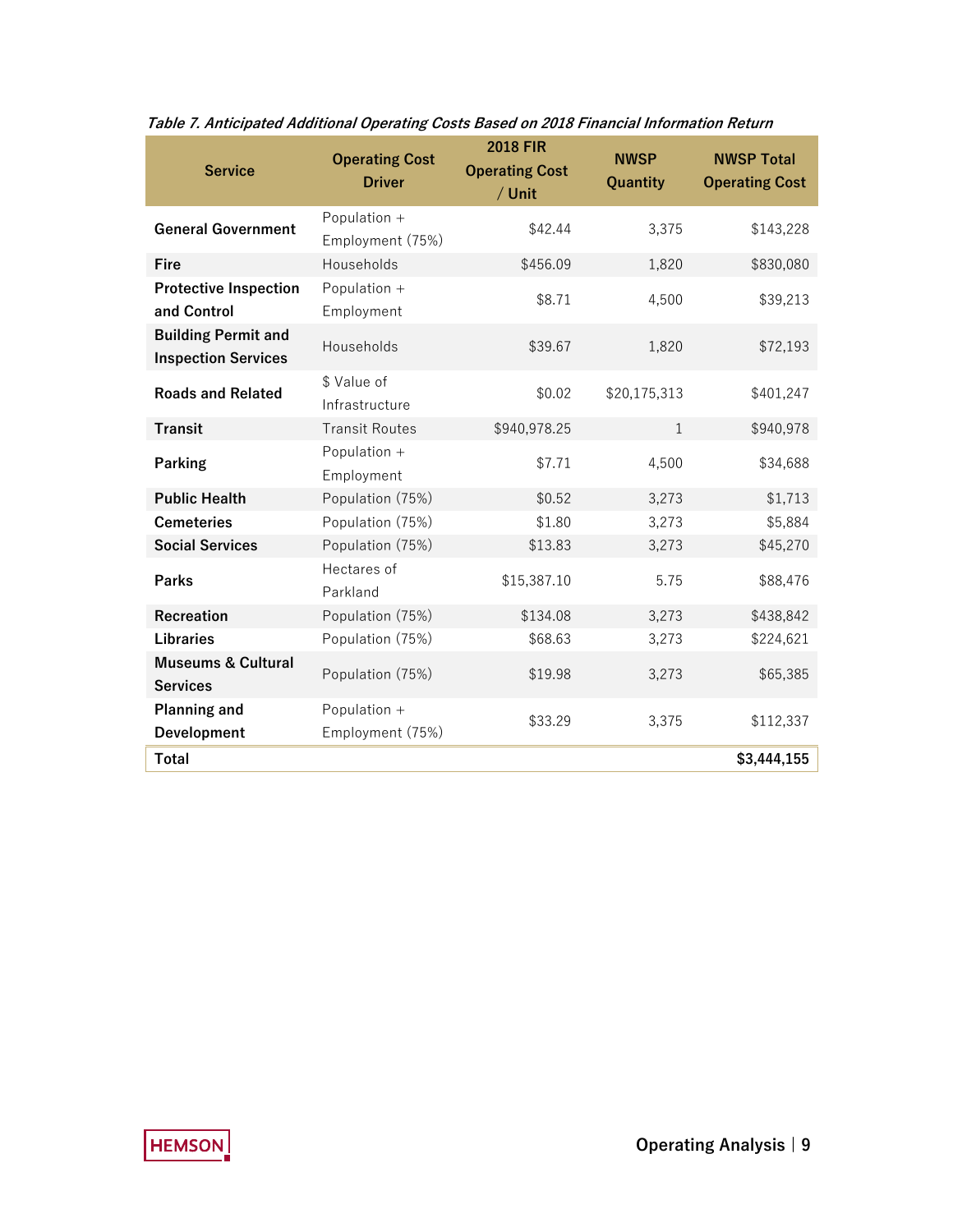|                                                          | <b>2018 FIR Non-</b> | <b>NWSP Total</b> | <b>NWSP Total Net</b>  | Per Capita +      |
|----------------------------------------------------------|----------------------|-------------------|------------------------|-------------------|
| <b>Service</b>                                           | <b>Tax Revenues</b>  | Non-Tax           | <b>Operating Costs</b> | <b>Employment</b> |
|                                                          | <b>Per Capita</b>    | <b>Revenues</b>   |                        |                   |
| <b>General Government</b>                                | \$5.46               | \$23,823          | \$119,405              | \$26.54           |
| Fire                                                     | \$1.50               | \$6,551           | \$823,529              | \$183.02          |
| <b>Protective Inspection</b>                             | \$1.34               | \$5,836           | \$33,377               | \$7.42            |
| and Control                                              |                      |                   |                        |                   |
| <b>Building Permit and</b><br><b>Inspection Services</b> | \$0.00               | \$0               | \$72,193               | \$16.04           |
| <b>Roads and Related</b>                                 | \$21.29              | \$92,928          | \$308,320              | \$68.52           |
| <b>Transit</b>                                           | \$73.13              | \$319,127         | \$621,851              | \$138.20          |
| Parking                                                  | \$2.63               | \$11,481          | \$23,207               | \$5.16            |
| <b>Public Health</b>                                     | \$0.00               | \$0               | \$1,713                | \$0.38            |
| <b>Cemeteries</b>                                        | \$1.23               | \$5,385           | \$499                  | \$0.11            |
| <b>Social Services</b>                                   | \$1.81               | \$7,909           | \$37,362               | \$8.30            |
| Parks                                                    | \$6.07               | \$26,473          | \$62,003               | \$13.78           |
| Recreation                                               | \$19.19              | \$83,752          | \$355,090              | \$78.91           |
| <b>Libraries</b>                                         | \$3.42               | \$14,909          | \$209,712              | \$46.61           |
| <b>Museums &amp; Cultural</b>                            | \$0.00               | \$0               | \$65,385               | \$14.53           |
| <b>Services</b>                                          |                      |                   |                        |                   |
| <b>Planning and</b>                                      | \$7.11               | \$31,015          | \$81,322               | \$18.07           |
| Development                                              |                      |                   |                        |                   |
| Total                                                    |                      | \$629,187         | \$2,814,968            | \$626             |

**Table 8. Anticipated Grant, User Fees, and Service Charges and Resulting Net Operating Costs**

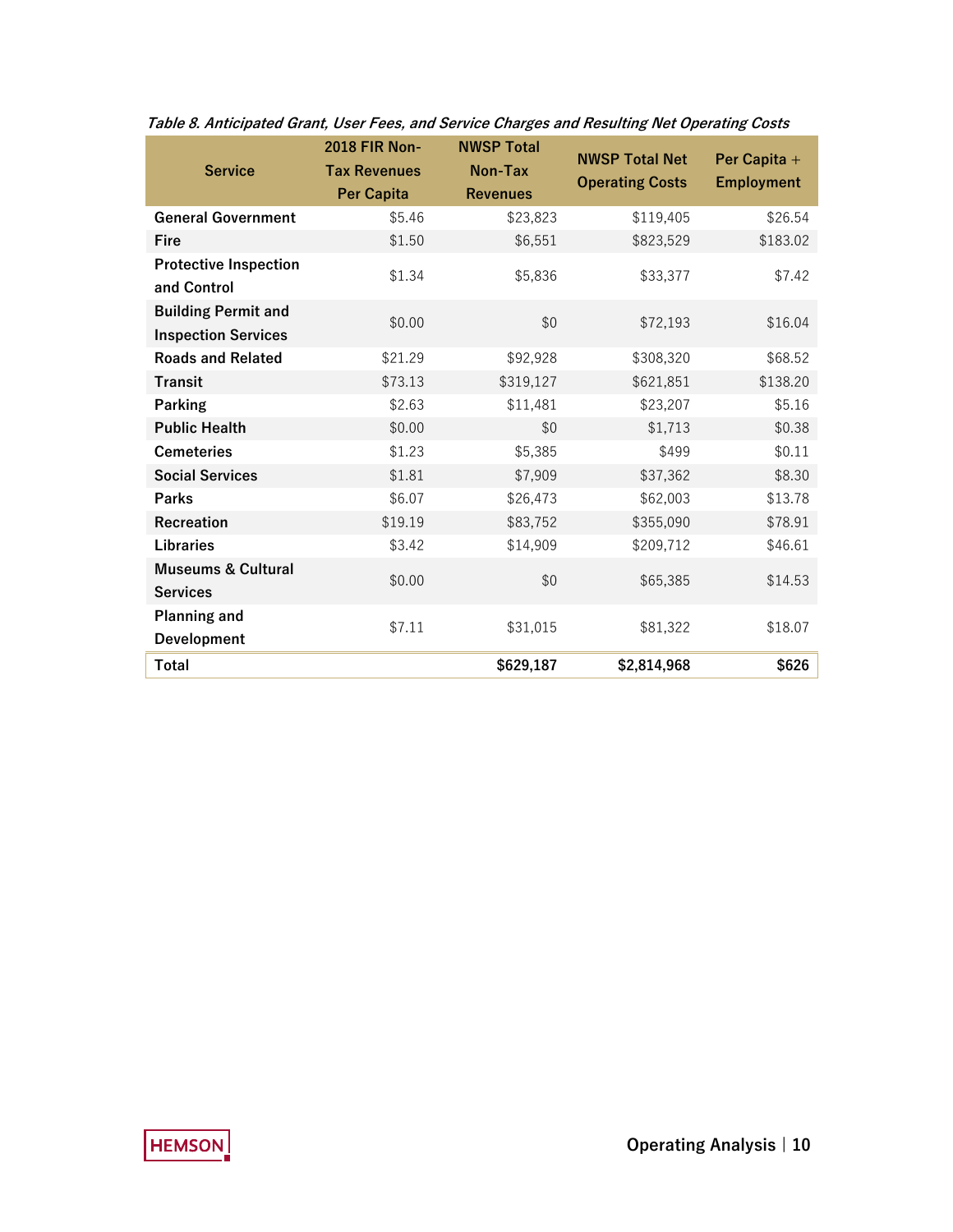## **4. REVENUE ANALYSIS**

An analysis was undertaken of the residential and non-residential assessment and property tax revenue potential of the NWSP area at build-out. The assessed value estimates were based on a sampling of recently constructed buildings in Welland from 2015 to 2019.

 NWSP is forecasted at \$620.0 million. After applying the City's 2019 tax rates to each class an average of \$1,112 per person or job in the NWSP area. As shown in Table 9, the total estimated assessment value of new buildings within the of development, annual City property tax revenue is calculated at a total of \$5.0 million, or

| <b>Land Use</b>              | <b>Forecast</b><br>Units/Space | <b>Assessment</b><br>(2019) | <b>Total</b><br><b>Estimated</b><br><b>Assessment</b> | <b>City Tax</b><br>Rate<br>(2019) | Annual<br><b>City Taxes</b> | Per<br>Capita $/$<br>Emp. |
|------------------------------|--------------------------------|-----------------------------|-------------------------------------------------------|-----------------------------------|-----------------------------|---------------------------|
| Residential                  | <b>Units</b>                   | <b>Per Unit</b>             |                                                       |                                   |                             |                           |
| Low Density                  | 1,220                          | \$372,000                   | \$453,840,000                                         | 0.007969                          | \$3,616,800                 | \$1,191                   |
| Med.<br>Density              | 451                            | \$265,000                   | \$119,515,000                                         | 0.007969                          | \$952,454                   | \$943                     |
| Mixed Use                    | 149                            | \$240,000                   | \$35,760,000                                          | 0.007969                          | \$284,983                   | \$902                     |
| $Non-$<br><b>Residential</b> | m <sup>2</sup>                 | Per $m^2$                   |                                                       |                                   |                             |                           |
| Mixed Use                    | 4.754                          | \$2,300                     | \$10,934,200                                          | 0.013826                          | \$151,176                   | \$1,113                   |
| <b>Total</b>                 |                                |                             | \$620,049,200                                         |                                   | \$5,005,413                 | \$1,112                   |

#### **Table 9. Summary of Tax Revenues**

Development of the NWSP area is anticipated to generate higher taxation revenues per capita and per employment when compared with the City-wide existing average per the City's 2018 FIR (Table 10). This is reflective of higher assessed values in newer buildings, which are typically larger and constructed with more modern amenities. Furthermore, the non-residential assessed values are representative of retail and small office uses common in mixed use communities; this compares with the City-wide average which includes more expansive industrial buildings with typically lower property values.

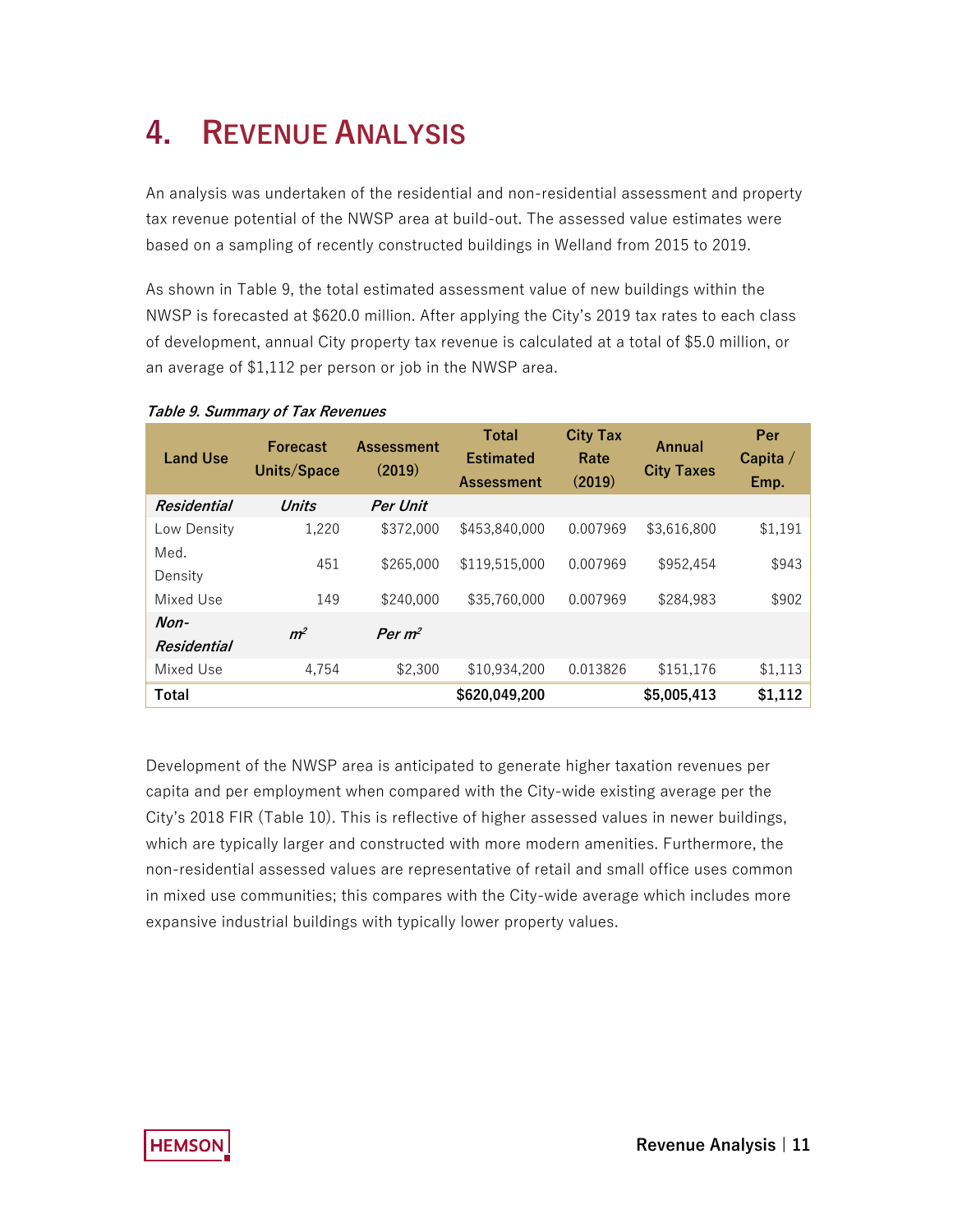|                        | <b>NW Welland SP</b>                              |                                                                                        | City Average (2018) |                                   |
|------------------------|---------------------------------------------------|----------------------------------------------------------------------------------------|---------------------|-----------------------------------|
|                        | <b>Total Annual</b><br><b>City Tax</b><br>Revenue | <b>Total Annual</b><br>Per Capita /<br><b>City Tax</b><br><b>Employment</b><br>Revenue |                     | Per Capita /<br><b>Employment</b> |
| <b>Residential</b>     | \$4,854,237                                       | \$1,112                                                                                | \$32,354,869        | \$584                             |
| <b>Non-Residential</b> | \$151,176                                         | \$1,113                                                                                | \$7,188,165         | \$392                             |
| Total                  | \$5,005,413                                       | \$1,112                                                                                | \$39,543,034        | \$536                             |

#### **Table 10. City Property Tax Revenue Comparison with City Average**

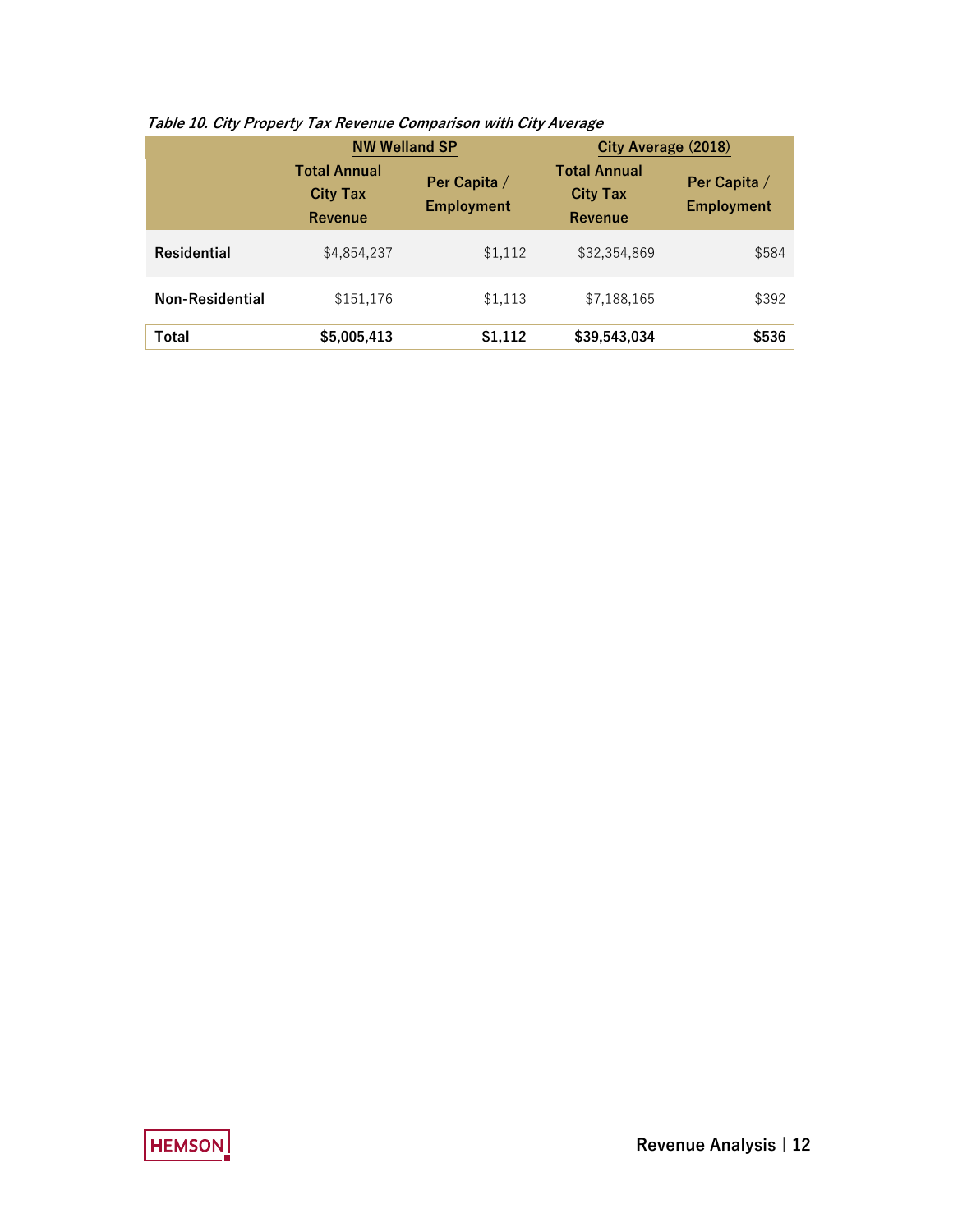### **5. SUMMARY**

 Table 11 provides an overall summary of the results in terms of costs incurred by the City \$172 or 15%. during the 10-year build-out period and beyond. Revenues are estimated at \$1,112 per capita and employment per year while expenditures total \$940, for an annual surplus of

|                                                     | <b>Annual Cost</b>    |
|-----------------------------------------------------|-----------------------|
|                                                     | <b>Per Capita and</b> |
|                                                     | <b>Employment</b>     |
| Revenue                                             | \$1,112               |
| <b>Expenditures</b>                                 |                       |
| Developer Constructed Assets Lifecycle Contribution | \$175                 |
| DC-Funded Assets Lifecycle Contribution             | \$112                 |
| City-Funded Assets                                  | \$28                  |
| <b>Operating Costs</b>                              | \$626                 |
| <b>Total Expenditures</b>                           | \$940                 |
| <b>Net Difference</b>                               | \$172                 |
|                                                     | 15%                   |

 infrastructure lifecycle costs consistent with the City's Tangible Capital Asset policy. It is relatively uncommon for municipal asset management contributions to reach 100% of the These results are indicative of incremental cost efficiencies as well as strong assessed values for new buildings. Furthermore, this analysis assumes full City funding of calculated lifecycle needs, further strengthening the results.

 relation to the prevailing DC rates. As approval and implementation of the NWSP moves An area of potential concern is the magnitude of the anticipated first-round capital costs in forward, the City may work to mitigate these pressures by examining components of engineered infrastructure, and in particular storm sewer infrastructure, that may be eligible for direct developer contributions or developer cost sharing arrangements. These costs should also be more closely examined at the time of the City's next DC Background Study and incorporated into future DC rate calculations, as appropriate.

 fiscally sustainable over a long-term planning horizon. Overall, the analysis shows that the NWSP Preferred Land Use Plan is anticipated to be

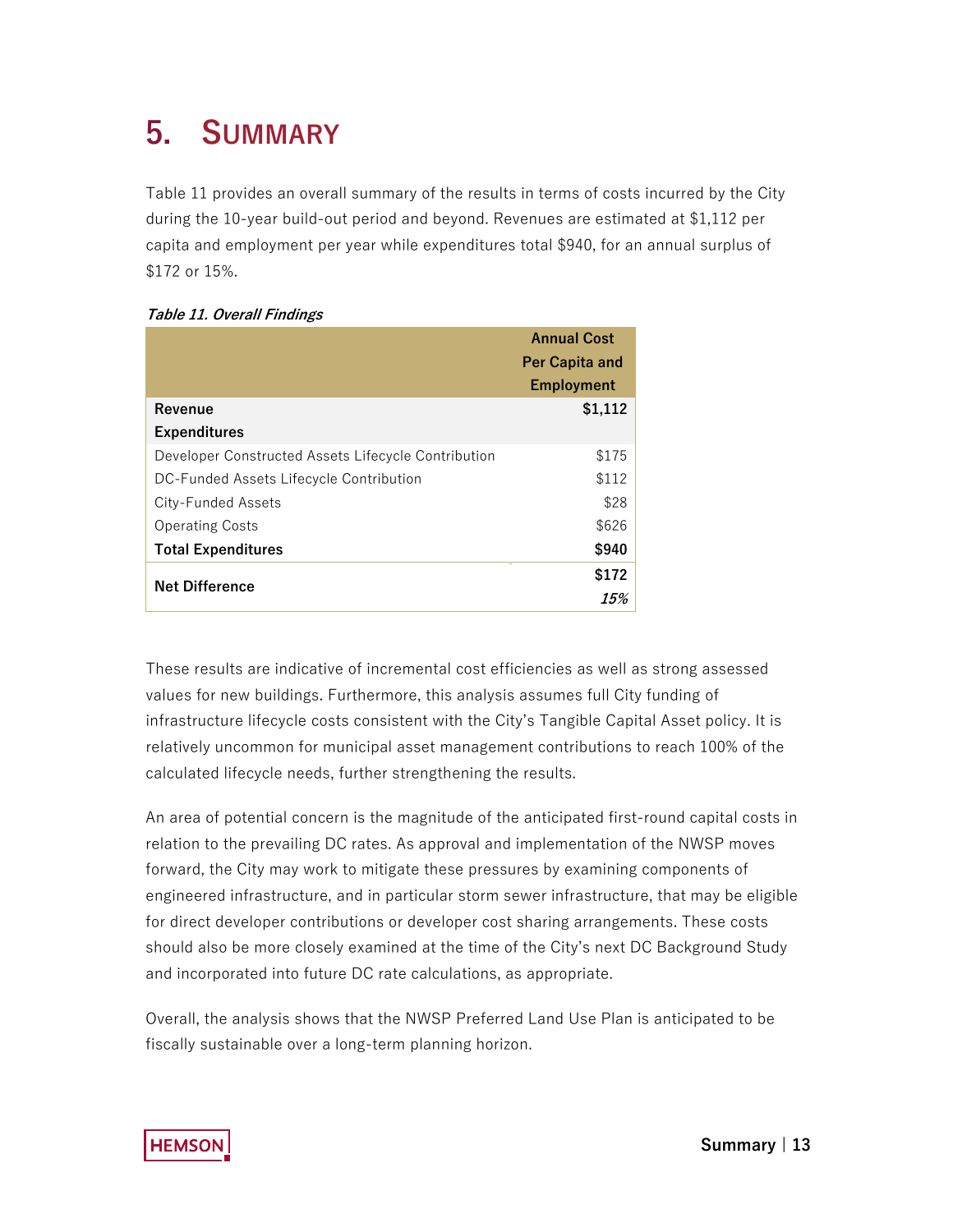## **APPENDIX**

## **NWSP SERVICING NEEDS**

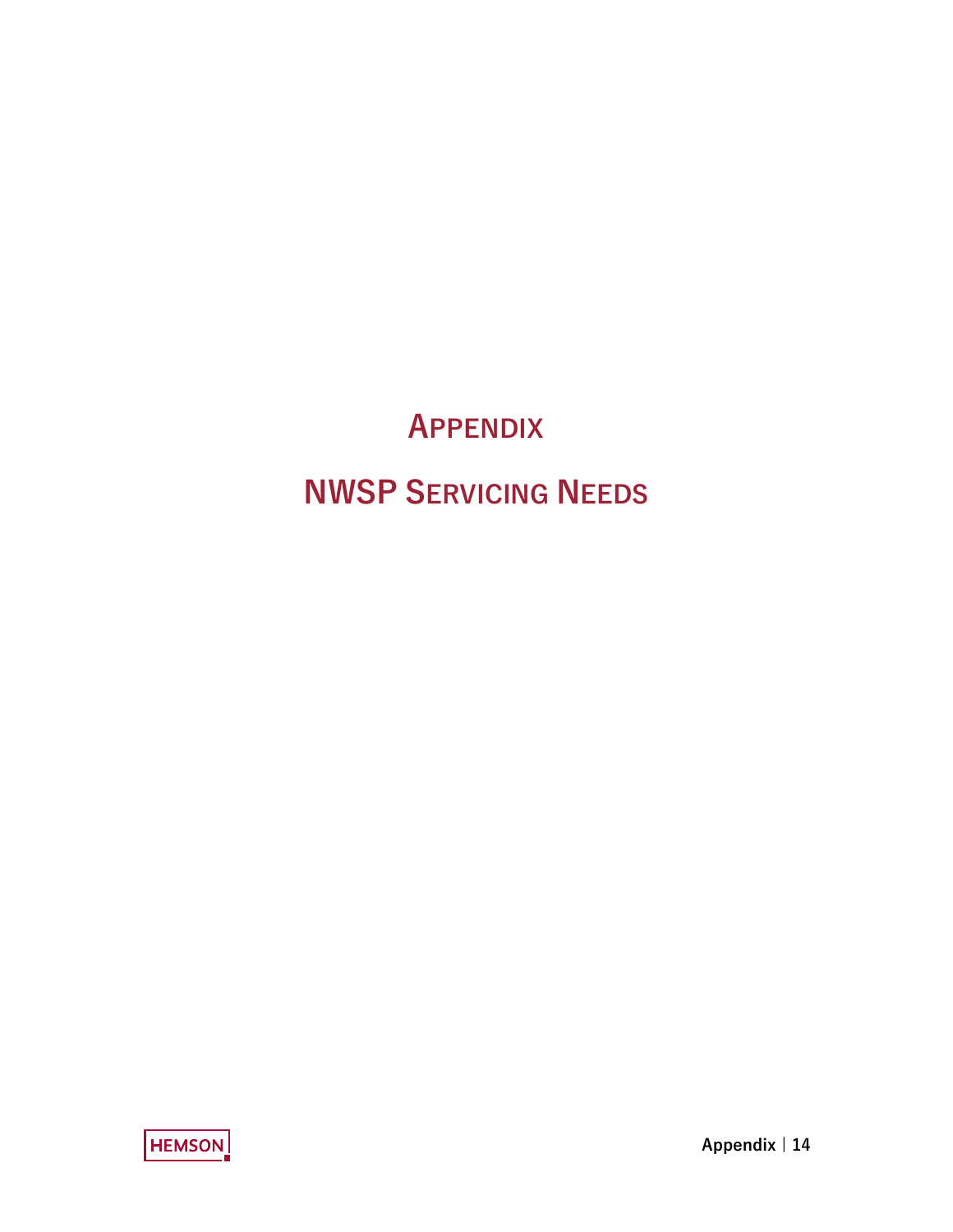| Type                           | <b>Source</b>                   | Item                                                                                           | Unit of<br>Measure | Quantity       | <b>Unit Cost</b> | <b>Unit Cost Source</b>            | <b>Total Cost</b> | Replacement<br>Share | <b>Net Growth</b><br>Related | <b>Local Service</b><br>or DC-Funded | Useful Life<br>(Years) |
|--------------------------------|---------------------------------|------------------------------------------------------------------------------------------------|--------------------|----------------|------------------|------------------------------------|-------------------|----------------------|------------------------------|--------------------------------------|------------------------|
| Roads and Related              | <b>NWSP Transportation Plan</b> | Earth Excavation - New Local Roads                                                             | m3                 | 44,110         |                  | \$18 Associated Engineering        | \$793,980         | \$0                  | \$793,980                    | Local Service                        | 50                     |
| Roads and Related              | NWSP Transportation Plan        | Earth Excavation - Quaker Rd. and Cataract Rd.                                                 | m <sub>3</sub>     | 15,361         |                  | \$18 Associated Engineering        | \$276,509         | \$92,168             | \$184,33                     | <b>DC</b>                            | 50                     |
| Roads and Related              | <b>NWSP Transportation Plan</b> | Earth Excavation - New Collector Roads                                                         | m <sub>3</sub>     | 20,729         |                  | \$18 Associated Engineering        | \$373,115         | \$0                  | \$373,115                    | DC                                   | 50                     |
| Roads and Related              | NWSP Transportation Plan        | Granular A - New Local Roads                                                                   | ŧ                  | 89,100         |                  | \$15 Associated Engineering        | \$1.336,500       | \$0                  | \$1,336,500                  | <b>Local Service</b>                 | 50                     |
| Roads and Related              | <b>NWSP Transportation Plan</b> | Granular A - Quaker Rd. and Cataract Rd.                                                       | $+$                | 31,029         |                  | \$15 Associated Engineering        | \$465,438         | \$155,146            | \$310,292                    | DC                                   | 50                     |
| Roads and Related              | <b>NWSP Transportation Plan</b> | Granular A - New Collector Roads                                                               | $\ddagger$         | 41,871         |                  | \$15 Associated Engineering        | \$628,062         | \$0                  | \$628,062                    | <b>DC</b>                            | 50                     |
| Roads and Related              | NWSP Transportation Plan        | HL8-HS 75mm - New Local Roads                                                                  | $+$                | 11,880         |                  | \$125 Associated Engineering       | \$1,485,000       | \$0                  | \$1,485,000                  | Local Service                        | 25                     |
| Roads and Related              | NWSP Transportation Plan        | HL8-HS 75mm - Quaker Rd. and Cataract Rd.                                                      | $\ddagger$         | 4,137          |                  | \$125 Associated Engineering       | \$517,154         | \$172,385            | \$344,769                    | <b>DC</b>                            | 25                     |
| Roads and Related              | <b>NWSP Transportation Plan</b> | HL8-HS 75mm - New Collector Roads                                                              | $\mathsf{t}$       | 5,583          |                  | \$125 Associated Engineering       | \$697,846         | \$0                  | \$697,846                    | DC                                   | 25                     |
| Roads and Related              | <b>NWSP Transportation Plan</b> | HL3-HS 40mm - New Local Roads                                                                  | $\ddagger$         | 6,325          |                  | \$125 Associated Engineering       | \$790,625         | \$0                  | \$790,625                    | Local Service                        | 25                     |
| Roads and Related              | NWSP Transportation Plan        | HL3-HS 40mm - Quaker Rd. and Cataract Rd.                                                      | $^{+}$             | 2,203          |                  | \$125 Associated Engineering       | \$275,337         | \$91,779             | \$183,558                    | DC                                   | 25                     |
| Roads and Related              | <b>NWSP Transportation Plan</b> | HL3-HS 40mm - New Collector Roads                                                              | $+$                | 2,972          |                  | \$125 Associated Engineering       | \$371,538         | \$0                  | \$371,538                    | <b>DC</b>                            | 25                     |
| Roads and Related              | <b>NWSP Transportation Plan</b> | Curb - New Local Roads                                                                         | m                  | 14,600         |                  | \$80 Associated Engineering        | \$1,168,000       | \$0                  | \$1,168,000                  | Local Service                        | 40                     |
| Roads and Related              | <b>NWSP Transportation Plan</b> | Curb - Quaker Rd. and Cataract Rd.                                                             | m                  | 4,150          |                  | \$80 Associated Engineering        | \$332,000         | \$110,667            | \$221,333                    | DC                                   | 40                     |
| Roads and Related              | <b>NWSP Transportation Plan</b> | Curb - New Collector Roads                                                                     | m                  | 5,600          |                  | \$80 Associated Engineering        | \$448,000         | \$0                  | \$448,000                    | DC                                   | 40                     |
| Roads and Related              | <b>NWSP Transportation Plan</b> | Subdrain - New Local Roads                                                                     | m                  | 14,600         |                  | \$15 Associated Engineering        | \$219,000         | \$0                  | \$219,000                    | <b>Local Service</b>                 | 50                     |
| Roads and Related              | <b>NWSP Transportation Plan</b> | Subdrain - Quaker Rd. and Cataract Rd.                                                         | m                  | 4,150          |                  | \$15 Associated Engineering        | \$62,250          | \$20,750             | \$41,500                     | DC                                   | 50                     |
| Roads and Related              | NWSP Transportation Plan        | Subdrain - New Collector Roads                                                                 | m                  | 5,600          |                  | \$15 Associated Engineering        | \$84,000          | \$0                  | \$84,000                     | DC                                   | 50                     |
| Roads and Related              | <b>NWSP Transportation Plan</b> | Sod - New Local Roads                                                                          | m <sub>2</sub>     | 73000          |                  | \$12 Associated Engineering        | \$876,000         | \$0                  | \$876,000                    | Local Service                        | 20                     |
| Roads and Related              | <b>NWSP Transportation Plan</b> | Sod - Quaker Rd. and Cataract Rd.                                                              | m <sub>2</sub>     | 14,525         |                  | \$12 Associated Engineering        | \$174,300         | \$58,100             | \$116,200                    | <b>DC</b>                            | 20                     |
| Roads and Related              | NWSP Transportation Plan        | Sod - New Collector Roads                                                                      | m <sub>2</sub>     | 19,600         |                  | \$12 Associated Engineering        | \$235,200         | \$0                  | \$235,200                    | DC                                   | 20                     |
| Roads and Related              | <b>NWSP Transportation Plan</b> | Sidewalk 1.5m - New Local Roads                                                                | m <sub>2</sub>     | 10,950         |                  | \$80 Associated Engineering        | \$876,000         | \$0                  | \$876,000                    | Local Service                        | 40                     |
| Roads and Related              | <b>NWSP Transportation Plan</b> | Sidewalk 1.5m - Quaker Rd. and Cataract Rd.                                                    | m <sub>2</sub>     | 6,225          |                  | \$80 Associated Engineering        | \$498,000         | \$166,000            | \$332,000                    | DC                                   | 40                     |
| Roads and Related              | <b>NWSP Transportation Plan</b> | Sidewalk 1.5m - New Collector Roads                                                            | m <sub>2</sub>     | 8,400          |                  | \$80 Associated Engineering        | \$672,000         | \$0                  | \$672,000                    | DC                                   | 40                     |
| Roads and Related              | <b>NWSP Transportation Plan</b> | Tactile Warning Plates - New Local Roads                                                       | each               | 60             |                  | \$8,000 Associated Engineering     | \$480,000         | \$0                  | \$480,000                    | Local Service                        | 20                     |
| Roads and Related              | NWSP Transportation Plan        | Tactile Warning Plates - Quaker Rd. and Cataract<br>Rd.                                        | each               | 9              |                  | \$8,000 Associated Engineering     | \$72,000          | \$24,000             | \$48,000                     | DC                                   | 20                     |
| Roads and Related              | <b>NWSP Transportation Plan</b> | Tactile Warning Plates - New Collector Roads                                                   | each               | 11             | \$8,000          | <b>Associated Engineering</b>      | \$88,000          | \$0                  | \$88,000                     | DC                                   | 20                     |
| Roads and Related              | NWSP Transportation Plan        | Signalization of two intersections - Regional Road<br>54 (Rice Road) & Quaker Rd. & First Ave. | each               | $\overline{c}$ |                  | \$175,000 Associated Engineering   | \$350,000         | \$0                  | \$350,000                    | <b>DC</b>                            | 20                     |
| Roads and Related              | Hemson                          | Streetlights - New Local Roads                                                                 | each               | 86             |                  | \$450 DC Study                     | \$38,700          | \$0                  | \$38,700                     | Local Service                        | 20                     |
| Roads and Related              | Hemson                          | Streetlights - Quaker Rd. and Cataract Rd.                                                     | each               | 25             |                  | \$450 DC Study                     | \$11,250          | \$3,750              | \$7,500                      | <b>DC</b>                            | 20                     |
| Roads and Related              | Hemson                          | Streetlights - New Collector Roads                                                             | each               | 33             |                  | \$450 DC Study                     | \$14,850          | \$0                  | \$14,850                     | DC                                   | 20                     |
| Roads and Related              | NWSP Transportation Plan        | Other General Construction - New Local Roads                                                   | <b>LS</b>          | 55%            | \$1,429,600      | <b>Associated Engineering</b>      | \$783,341         | \$0                  | \$783,341                    | <b>Local Service</b>                 | 50                     |
| Roads and Related              | NWSP Transportation Plan        | Other General Construction - Quaker Rd. and<br>Cataract Rd.                                    | <b>LS</b>          | 19%            |                  | \$1,429,600 Associated Engineering | \$275,074         | \$91,691             | \$183,383                    | DC                                   | 50                     |
| Roads and Related              | NWSP Transportation Plan        | Other General Construction - New Collector<br>Roads                                            | LS.                | 26%            |                  | \$1,429,600 Associated Engineering | \$371,185         | \$0                  | \$371,185                    | DC                                   | 50                     |
| Roads and Related              | NWSP Transportation Plan        | Contingency (15% of subtotal) - New Local Roads                                                |                    |                |                  | Associated Engineering             | \$1,327,072       | \$0                  | \$1,327,072                  | <b>Local Service</b>                 | N/A                    |
| Roads and Related              | <b>NWSP Transportation Plan</b> | Contingency (15% of subtotal) - Quaker Rd. and<br>Cataract Rd.                                 |                    |                |                  | <b>Associated Engineering</b>      | \$465,637         | \$155,212            | \$310,424                    | DC                                   | N/A                    |
| Roads and Related              | <b>NWSP Transportation Plan</b> | Contingency (15% of subtotal) - New Collector<br>Roads                                         |                    |                |                  | <b>Associated Engineering</b>      | \$628,329         | \$0                  | \$628,329                    | DC                                   | N/A                    |
| Roads and Related              | <b>NWSP Transportation Plan</b> | Engineering (10% of subtotal) - New Local Roads                                                |                    |                |                  | <b>Associated Engineering</b>      | \$884,715         | \$0                  | \$884,715                    | Local Service                        | N/A                    |
| Roads and Related              | <b>NWSP Transportation Plan</b> | Engineering (10% of subtotal) - Quaker Rd. and<br>Cataract Rd.                                 |                    |                |                  | Associated Engineering             | \$310,424         | \$103,475            | \$206,950                    | DC                                   | N/A                    |
| Roads and Related              | <b>NWSP Transportation Plan</b> | Engineering (10% of subtotal) - New Collector<br>Roads                                         |                    |                |                  | <b>Associated Engineering</b>      | \$418,886         | \$0                  | \$418,886                    | DC                                   | N/A                    |
| <b>Subtotal Transportation</b> |                                 |                                                                                                |                    |                |                  |                                    | \$20,175,313      | \$1,245,123          | \$18,930,189                 |                                      |                        |

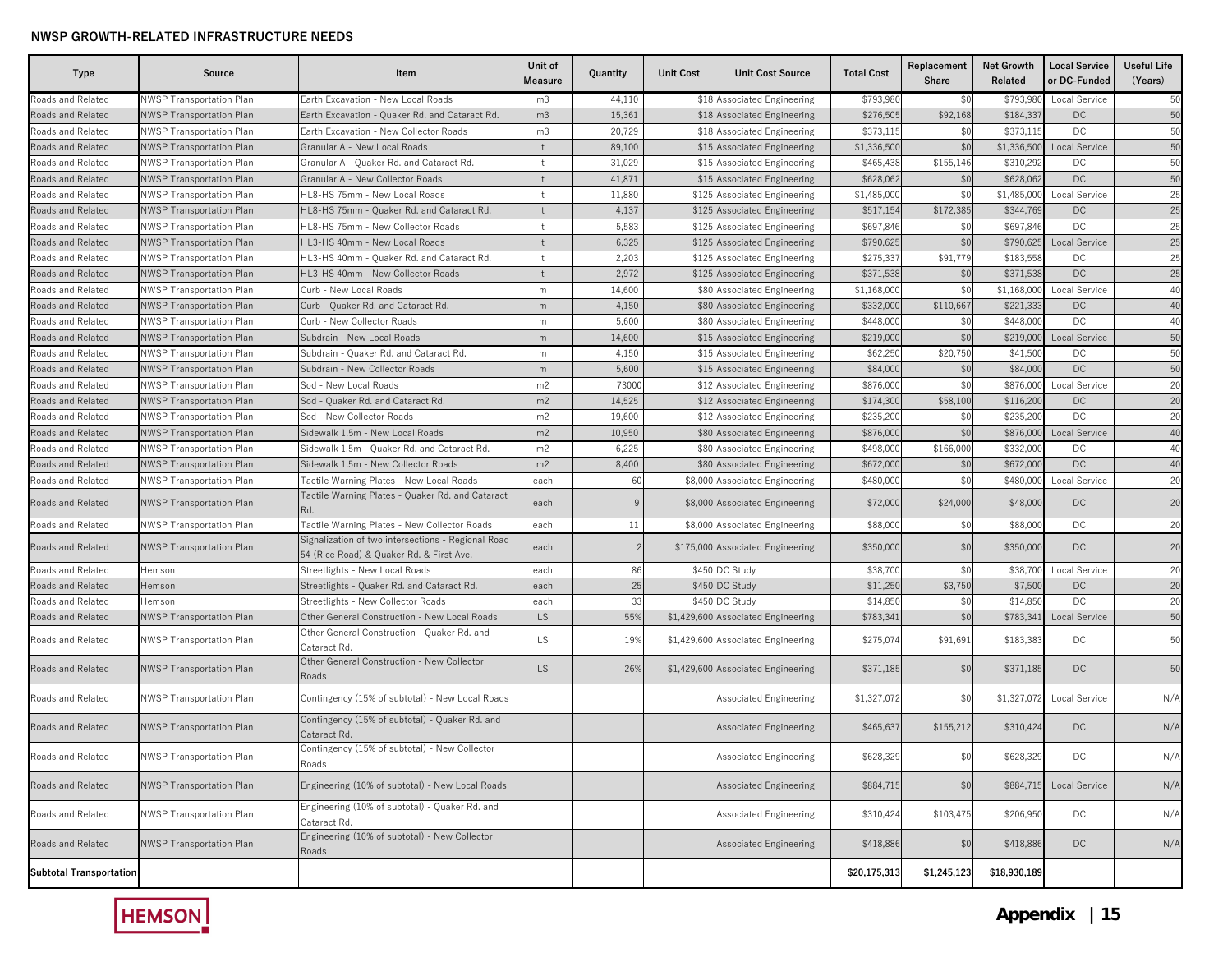| Type                              | <b>Source</b>                          | Item                                                   | Unit of<br><b>Measure</b> | Quantity | <b>Unit Cost</b> | <b>Unit Cost Source</b>          | <b>Total Cost</b> | Replacement<br>Share | <b>Net Growth</b><br>Related | <b>Local Service</b><br>or DC-Funded | <b>Useful Life</b><br>(Years) |
|-----------------------------------|----------------------------------------|--------------------------------------------------------|---------------------------|----------|------------------|----------------------------------|-------------------|----------------------|------------------------------|--------------------------------------|-------------------------------|
| Water                             | <b>NWSP Municipal Servicing Report</b> | 150mm PVC DR18 Watermain                               | m                         | 6510     |                  | \$220 Associated Engineering     | \$1,432,200       | \$0                  | \$1,432,200                  | <b>Local Service</b>                 | 80                            |
| Water                             | <b>NWSP Municipal Servicing Report</b> | 150mm Gate Valve & Box                                 | each                      | 30       |                  | \$1,600 Associated Engineering   | \$48,000          | \$0                  | \$48.00                      | Local Service                        | 80                            |
| Water                             | <b>NWSP Municipal Servicing Report</b> | 200 mm PVC DR18 Watermain                              | m                         | 1950     |                  | \$260 Associated Engineering     | \$507,000         | \$0                  | \$507,000                    | <b>Local Service</b>                 | 80                            |
| Water                             | <b>NWSP Municipal Servicing Report</b> | 200mm Gate Valve & Box                                 | each                      | 11       |                  | \$2,500 Associated Engineering   | \$27,50           | \$0                  | \$27,500                     | Local Service                        | 80                            |
| Water                             | <b>NWSP Municipal Servicing Report</b> | 300mm PVC DR18 Watermain                               | m                         | 2540     |                  | \$310 Associated Engineering     | \$787,40          | \$0                  | \$787,400                    | DC.                                  | 80                            |
| Water                             | <b>NWSP Municipal Servicing Report</b> | 300mm Gate Valve & Box                                 | each                      | 15       |                  | \$3,500 Associated Engineering   | \$52,500          | \$0                  | \$52,500                     | DC.                                  | 80                            |
| Water                             | <b>NWSP Municipal Servicing Report</b> | <b>Water Services</b>                                  | each                      | 1820     |                  | \$2,000 Associated Engineering   | \$3,640,00        | \$0                  | \$3,640,000                  | <b>Local Service</b>                 | 50                            |
| Water                             | <b>NWSP Municipal Servicing Report</b> | Hydrants - Local Services                              | each                      | 58       |                  | \$5,500 Associated Engineering   | \$319,00          | \$0                  | \$319.00                     | <b>Local Service</b>                 | 60                            |
| Water                             | <b>NWSP Municipal Servicing Report</b> | Hydrants - DC Eligible                                 | each                      | 16       |                  | \$5,500 Associated Engineering   | \$88,000          | \$0                  | \$88,000                     | <b>DC</b>                            | 60                            |
| Water                             | <b>NWSP Municipal Servicing Report</b> | Connect to Existing                                    | each                      |          | \$5,000          | <b>Associated Engineering</b>    | \$30,00           | \$0                  | \$30,000                     | Local Service                        | 80                            |
| Water                             | <b>NWSP Municipal Servicing Report</b> | Granular A - Local Services                            | $\ddagger$                | 30379    |                  | \$15 Associated Engineering      | \$455,686         | \$0                  | \$455,686                    | <b>Local Service</b>                 | 80                            |
| Water                             | <b>NWSP Municipal Servicing Report</b> | Granular A - DC Eligible                               | $\overline{1}$            | 9121     |                  | \$15 Associated Engineering      | \$136,81          | \$0                  | \$136,814                    | DC.                                  | 80                            |
| Water                             | <b>NWSP Municipal Servicing Report</b> | Other General Construction - Local Services            | LS                        |          |                  | \$578,741 Associated Engineering | \$578,741         | \$0                  | \$578,741                    | Local Service                        | 80                            |
| Water                             | <b>NWSP Municipal Servicing Report</b> | Other General Construction - DC Eligible               | <b>LS</b>                 |          |                  | \$173,759 Associated Engineering | \$173,759         | \$0                  | \$173,759                    | DC.                                  | 80                            |
| Water                             | <b>NWSP Municipal Servicing Report</b> | Contingency (15% of subtotal) - Local Services         |                           |          |                  |                                  | \$1,055,719       | \$C                  | \$1,055,719                  | <b>Local Service</b>                 | N/A                           |
| Water                             | <b>NWSP Municipal Servicing Report</b> | Contingency (15% of subtotal) - DC Eligible            |                           |          |                  |                                  | \$185,771         | \$0                  | \$185,771                    | DC                                   | N/A                           |
| Water                             | <b>NWSP Municipal Servicing Report</b> | Engineering (10% of subtotal) - Local Services         |                           |          |                  |                                  | \$703,81          | \$0                  | \$703,813                    | <b>Local Service</b>                 | N/A                           |
| Water                             | <b>NWSP Municipal Servicing Report</b> | Engineering (10% of subtotal) - DC Eligible            |                           |          |                  |                                  | \$123.847         | \$0                  | \$123,847                    | DC                                   | N/A                           |
| <b>Subtotal Water</b>             |                                        |                                                        |                           |          |                  |                                  | \$10.345.750      | \$0                  | \$10,345,750                 |                                      |                               |
| Sanitary Sewer                    | <b>NWSP Municipal Servicing Report</b> | 200mm PVC DR35                                         | m                         | 8900     |                  | \$205 Associated Engineering     | \$1,824,500       | \$0                  | \$1,824,500                  | Local Service                        | 80                            |
| <b>Sanitary Sewer</b>             | <b>NWSP Municipal Servicing Report</b> | 300mm PVC DR35                                         | m                         | 1250     |                  | \$250 Associated Engineering     | \$312,500         | \$0                  | \$312,500                    | DC                                   | 80                            |
| Sanitary Sewer                    | <b>NWSP Municipal Servicing Report</b> | 1200mm Diameter MH - Local Services                    | each                      | 63       |                  | \$6,000 Associated Engineering   | \$378,000         | \$0                  | \$378,000                    | Local Service                        | 80                            |
| Sanitary Sewer                    | <b>NWSP Municipal Servicing Report</b> | 1200mm Diameter MH - DC Eligible                       | each                      |          |                  | \$6,000 Associated Engineering   | \$48,00           | \$0                  | \$48,000                     | <b>DC</b>                            | 80                            |
| Sanitary Sewer                    | <b>NWSP Municipal Servicing Report</b> | Sanitary Laterals                                      | each                      | 1820     |                  | \$3,000 Associated Engineering   | \$5,460,000       | \$0                  | \$5,460,000                  | <b>Local Service</b>                 | 80                            |
| <b>Sanitary Sewer</b>             | <b>NWSP Municipal Servicing Report</b> | <b>Connect to Existing Trunk</b>                       | each                      |          |                  | \$5,000 Associated Engineering   | \$20,000          | \$0                  | \$20,000                     | <b>Local Service</b>                 | 80                            |
| Sanitary Sewer                    | <b>NWSP Municipal Servicing Report</b> | Granular A - Local Services                            | $\pm$                     | 7532     |                  | \$15 Associated Engineering      | \$1,129,818       | \$0                  | \$1,129,81                   | Local Service                        | 80                            |
| <b>Sanitary Sewer</b>             | <b>NWSP Municipal Servicing Report</b> | Granular A - DC Eligible                               | $\ddagger$                | 10579    |                  | \$15 Associated Engineering      | \$158,682         | \$0                  | \$158,682                    | DC.                                  | 80                            |
| Sanitary Sewer                    | <b>NWSP Municipal Servicing Report</b> | Flush & CCTV (end of construction) - Local<br>Services | m                         | 8900     |                  | \$15 Associated Engineering      | \$133,500         | \$0                  | \$133,500                    | Local Service                        | 80                            |
| Sanitary Sewer                    | <b>NWSP Municipal Servicing Report</b> | Flush & CCTV (end of construction) - DC Eligible       | m                         | 1250     |                  | \$15 Associated Engineering      | \$18,750          | \$0                  | \$18,750                     | DC                                   | 80                            |
| Sanitary Sewer                    | <b>NWSP Municipal Servicing Report</b> | Flush & CCTV (end of maintenance) - Local<br>Services  | m                         | 8900     |                  | \$15 Associated Engineering      | \$133,500         | \$0                  | \$133,500                    | Local Service                        | 80                            |
| <b>Sanitary Sewer</b>             | <b>NWSP Municipal Servicing Report</b> | Flush & CCTV (end of maintenance) - DC Eligible        | m                         | 1250     |                  | \$15 Associated Engineering      | \$18,750          | \$0                  | \$18,750                     | <b>DC</b>                            | 80                            |
| Sanitary Sewer                    | <b>NWSP Municipal Servicing Report</b> | Other General Construction - Local Services            | <b>LS</b>                 | 94%      |                  | \$963,600 Associated Engineering | \$907,932         | \$0                  | \$907,932                    | <b>Local Service</b>                 | 80                            |
| Sanitary Sewer                    | <b>NWSP Municipal Servicing Report</b> | Other General Construction - DC Eligible               | <b>LS</b>                 | 6%       |                  | \$963,600 Associated Engineering | \$55,668          | \$0                  | \$55,668                     | <b>DC</b>                            | 80                            |
| Sanitary Sewer                    | <b>NWSP Municipal Servicing Report</b> | Contingency (15% of subtotal) - Local Services         |                           |          |                  |                                  | \$1,498,08        | \$0                  | \$1,498,087                  | Local Service                        | N/A                           |
| Sanitary Sewer                    | <b>NWSP Municipal Servicing Report</b> | Contingency (15% of subtotal) - DC Eligible            |                           |          |                  |                                  | \$91,853          | \$0                  | \$91,853                     | DC                                   | N/A                           |
| Sanitary Sewer                    | <b>NWSP Municipal Servicing Report</b> | Engineering (10% of subtotal) - Local Services         |                           |          |                  |                                  | \$998,725         | \$0                  | \$998,725                    | Local Service                        | N/A                           |
| <b>Sanitary Sewer</b>             | <b>NWSP Municipal Servicing Report</b> | Engineering (10% of subtotal) - DC Eligible            |                           |          |                  |                                  | \$61,235          | \$0                  | \$61,235                     | DC.                                  | N/A                           |
| <b>Subtotal Sanitary</b><br>Sewer |                                        |                                                        |                           |          |                  |                                  | \$13,249,500      | \$0                  | \$13,249,500                 |                                      |                               |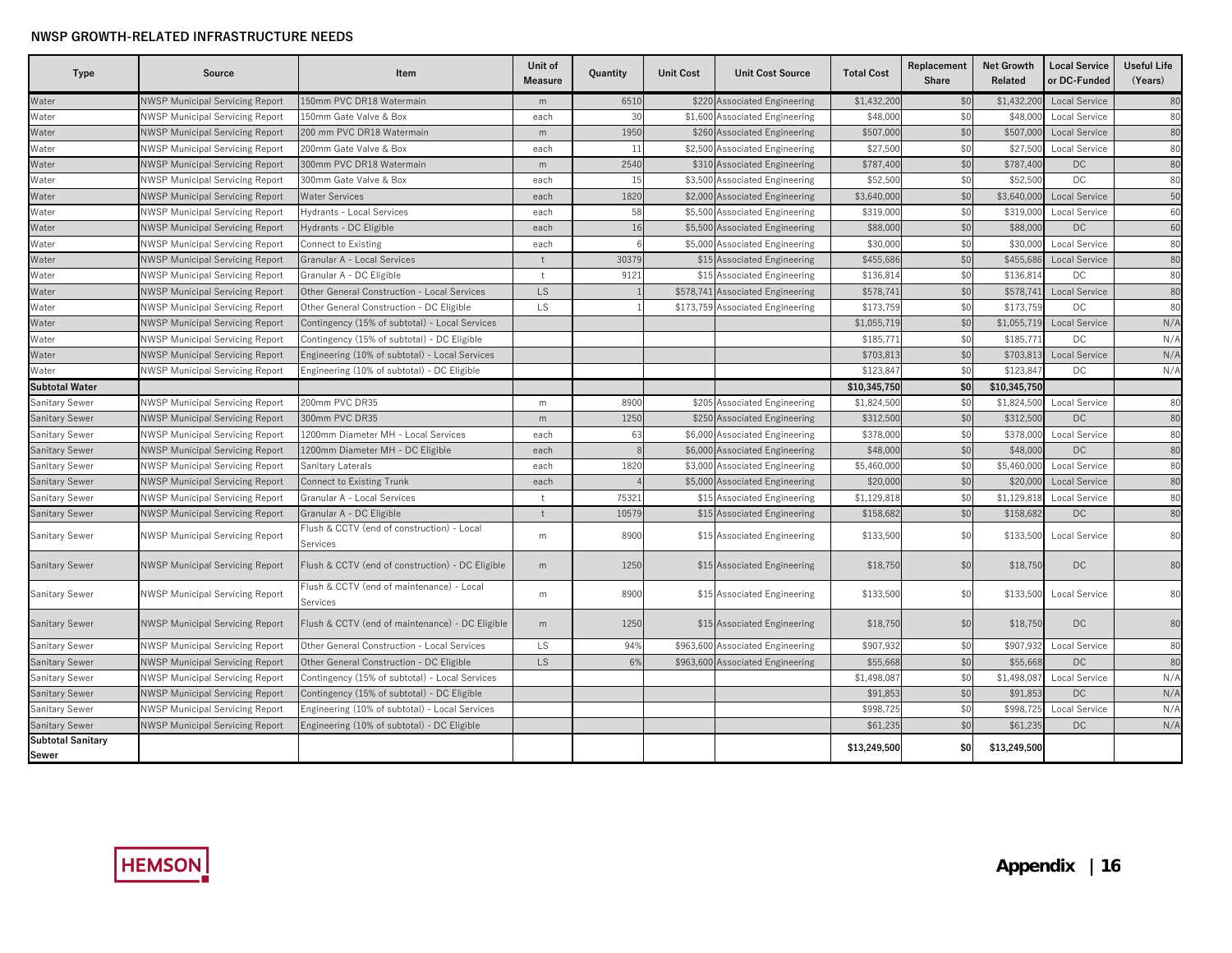| Type                        | <b>Source</b>                          | Item                                                   | Unit of<br><b>Measure</b> | Quantity | <b>Unit Cost</b> | <b>Unit Cost Source</b>          | <b>Total Cost</b> | Replacement<br><b>Share</b> | <b>Net Growth</b><br><b>Related</b> | <b>Local Service</b><br>or DC-Funded | <b>Useful Life</b><br>(Years) |
|-----------------------------|----------------------------------------|--------------------------------------------------------|---------------------------|----------|------------------|----------------------------------|-------------------|-----------------------------|-------------------------------------|--------------------------------------|-------------------------------|
| Storm Sewer                 | <b>NWSP Municipal Servicing Report</b> | 450mm PVC DR35 Ultra Rib                               | m                         | 2170     |                  | \$350 Associated Engineering     | \$759,500         | \$0                         | \$759,500                           | <b>Local Service</b>                 | 80                            |
| Storm Sewer                 | <b>NWSP Municipal Servicing Report</b> | 525mm PVC DR35 Ultra Rib                               | m                         | 1150     |                  | \$400 Associated Engineering     | \$460,000         | \$0                         | \$460.00                            | Local Service                        | 80                            |
| Storm Sewer                 | <b>NWSP Municipal Servicing Report</b> | 600mm CONC                                             | m                         | 2000     |                  | \$450 Associated Engineering     | \$900,000         | \$0                         | \$900,00                            | <b>Local Service</b>                 | 80                            |
| Storm Sewer                 | <b>NWSP Municipal Servicing Report</b> | 675mm CONC                                             | m                         | 730      |                  | \$500 Associated Engineering     | \$365,00          | \$0                         | \$365,00                            | Local Service                        | 80                            |
| <b>Storm Sewer</b>          | <b>NWSP Municipal Servicing Report</b> | 750mm CONC                                             | m                         | 1380     |                  | \$600 Associated Engineering     | \$828,000         | \$0                         | \$828,000                           | DC.                                  | 80                            |
| Storm Sewer                 | <b>NWSP Municipal Servicing Report</b> | 825mm CONC                                             | m                         | 790      |                  | \$700 Associated Engineering     | \$553,00          | \$0                         | \$553,000                           | DC                                   | 80                            |
| <b>Storm Sewer</b>          | <b>NWSP Municipal Servicing Report</b> | 975mm CONC                                             | m                         | 610      |                  | \$800 Associated Engineering     | \$488,000         | \$0                         | \$488,000                           | DC.                                  | 80                            |
| Storm Sewer                 | <b>NWSP Municipal Servicing Report</b> | 1050mm CONC                                            | m                         | 240      |                  | \$1,000 Associated Engineering   | \$240,000         | \$0                         | \$240,000                           | DC                                   | 80                            |
| <b>Storm Sewer</b>          | <b>NWSP Municipal Servicing Report</b> | 1200mm CONC                                            | m                         | 550      |                  | \$1,200 Associated Engineering   | \$660,000         | \$0                         | \$660,000                           | DC                                   | 80                            |
| Storm Sewer                 | <b>NWSP Municipal Servicing Report</b> | 1500mm CONC                                            | m                         | 110      |                  | \$1,500 Associated Engineering   | \$165,000         | \$0                         | \$165,000                           | <b>DC</b>                            | 80                            |
| <b>Storm Sewer</b>          | <b>NWSP Municipal Servicing Report</b> | 1200mm Diameter MH                                     | each                      | 71       |                  | \$6,000 Associated Engineering   | \$426,000         | \$0                         | \$426,000                           | <b>Local Service</b>                 | 80                            |
| Storm Sewer                 | <b>NWSP Municipal Servicing Report</b> | 1500mm Diameter MH - Local Services                    | each                      |          |                  | \$10,000 Associated Engineering  | \$60,000          | \$0                         | \$60,000                            | Local Service                        | 80                            |
| <b>Storm Sewer</b>          | <b>NWSP Municipal Servicing Report</b> | 1500mm Diameter MH - DC Eligible                       | each                      | 31       |                  | \$10,000 Associated Engineering  | \$310,000         | \$0                         | \$310,000                           | DC.                                  | 80                            |
| <b>Storm Sewer</b>          | <b>NWSP Municipal Servicing Report</b> | 1800mm Diameter MH                                     | each                      | 15       |                  | \$12,000 Associated Engineering  | \$180,000         | \$0                         | \$180,000                           | DC                                   | 80                            |
| <b>Storm Sewer</b>          | <b>NWSP Municipal Servicing Report</b> | 2400mm Diameter MH                                     | each                      |          |                  | \$16,000 Associated Engineering  | \$96,000          | \$0                         | \$96,000                            | DC                                   | 80                            |
| Storm Sewer                 | <b>NWSP Municipal Servicing Report</b> | Catchbasin - Local Services                            | each                      | 206      |                  | \$1,600 Associated Engineering   | \$329,600         | \$0                         | \$329,600                           | Local Service                        | 80                            |
| Storm Sewer                 | <b>NWSP Municipal Servicing Report</b> | Catchbasin - DC Eligible                               | each                      | 124      |                  | \$1,600 Associated Engineering   | \$198,400         | \$0                         | \$198,400                           | <b>DC</b>                            | 80                            |
| Storm Sewer                 | <b>NWSP Municipal Servicing Report</b> | Catchbasin leads - Local Services                      | m                         | 1030     |                  | \$160 Associated Engineering     | \$164,800         | \$0                         | \$164,800                           | Local Service                        | 80                            |
| <b>Storm Sewer</b>          | <b>NWSP Municipal Servicing Report</b> | Catchbasin leads - DC Eligible                         | m                         | 620      |                  | \$160 Associated Engineering     | \$99,200          | \$0                         | \$99,200                            | DC.                                  | 80                            |
| Storm Sewer                 | <b>NWSP Municipal Servicing Report</b> | Granular A - Local Services                            | $+$                       | 36437    |                  | \$15 Associated Engineering      | \$546,552         | \$0                         | \$546.552                           | Local Service                        | 80                            |
| Storm Sewer                 | <b>NWSP Municipal Servicing Report</b> | Granular A - DC Eligible                               |                           | 22163    |                  | \$15 Associated Engineering      | \$332,448         | \$0                         | \$332,448                           | <b>DC</b>                            | 80                            |
| <b>Storm Sewer</b>          | <b>NWSP Municipal Servicing Report</b> | Flush & CCTV (end of construction) - Local<br>Services | m                         | 6050     |                  | \$15 Associated Engineering      | \$90,750          | \$0                         | \$90.750                            | Local Service                        | 80                            |
| <b>Storm Sewer</b>          | <b>NWSP Municipal Servicing Report</b> | Flush & CCTV (end of construction) - DC Eligible       | m                         | 3680     |                  | \$15 Associated Engineering      | \$55,200          | \$0                         | \$55,200                            | DC                                   | 80                            |
| Storm Sewer                 | <b>NWSP Municipal Servicing Report</b> | Flush & CCTV (end of maintenance) - Local<br>Services  | m                         | 6050     |                  | \$15 Associated Engineering      | \$90,750          | \$0                         | \$90,750                            | <b>Local Service</b>                 | 80                            |
| <b>Storm Sewer</b>          | <b>NWSP Municipal Servicing Report</b> | Flush & CCTV (end of maintenance) - DC Eligible        | m                         | 3680     |                  | \$15 Associated Engineering      | \$55,200          | \$0                         | \$55,200                            | DC                                   | 80                            |
| Storm Sewer                 | <b>NWSP Municipal Servicing Report</b> | Other General Construction - Local Services            | <b>LS</b>                 | 50%      |                  | \$845,400 Associated Engineering | \$419,325         | \$0                         | \$419,325                           | Local Service                        | 80                            |
| <b>Storm Sewer</b>          | <b>NWSP Municipal Servicing Report</b> | Other General Construction - DC Eligible               | LS.                       | 50%      |                  | \$845,400 Associated Engineering | \$426,075         | \$0                         | \$426,075                           | <b>DC</b>                            | 80                            |
| Storm Sewer                 | <b>NWSP Municipal Servicing Report</b> | Contingency (15% of subtotal) - Local Services         |                           |          |                  |                                  | \$691,842         | \$0                         | \$691,84                            | Local Service                        | N/A                           |
| Storm Sewer                 | <b>NWSP Municipal Servicing Report</b> | Contingency (15% of subtotal) - DC Eligible            |                           |          |                  |                                  | \$702,978         | \$0                         | \$702,978                           | <b>DC</b>                            | N/A                           |
| Storm Sewer                 | <b>NWSP Municipal Servicing Report</b> | Engineering (10% of subtotal) - Local Services         |                           |          |                  |                                  | \$461,228         | \$0                         | \$461,228                           | Local Service                        | N/A                           |
| Storm Sewer                 | <b>NWSP Municipal Servicing Report</b> | Engineering (10% of subtotal) - DC Eligible            |                           |          |                  |                                  | \$468,652         | \$0                         | \$468,652                           | DC                                   | N/A                           |
| <b>Subtotal Storm Sewer</b> |                                        |                                                        |                           |          |                  |                                  | \$11,623,500      | \$0                         | \$11,623,500                        |                                      |                               |